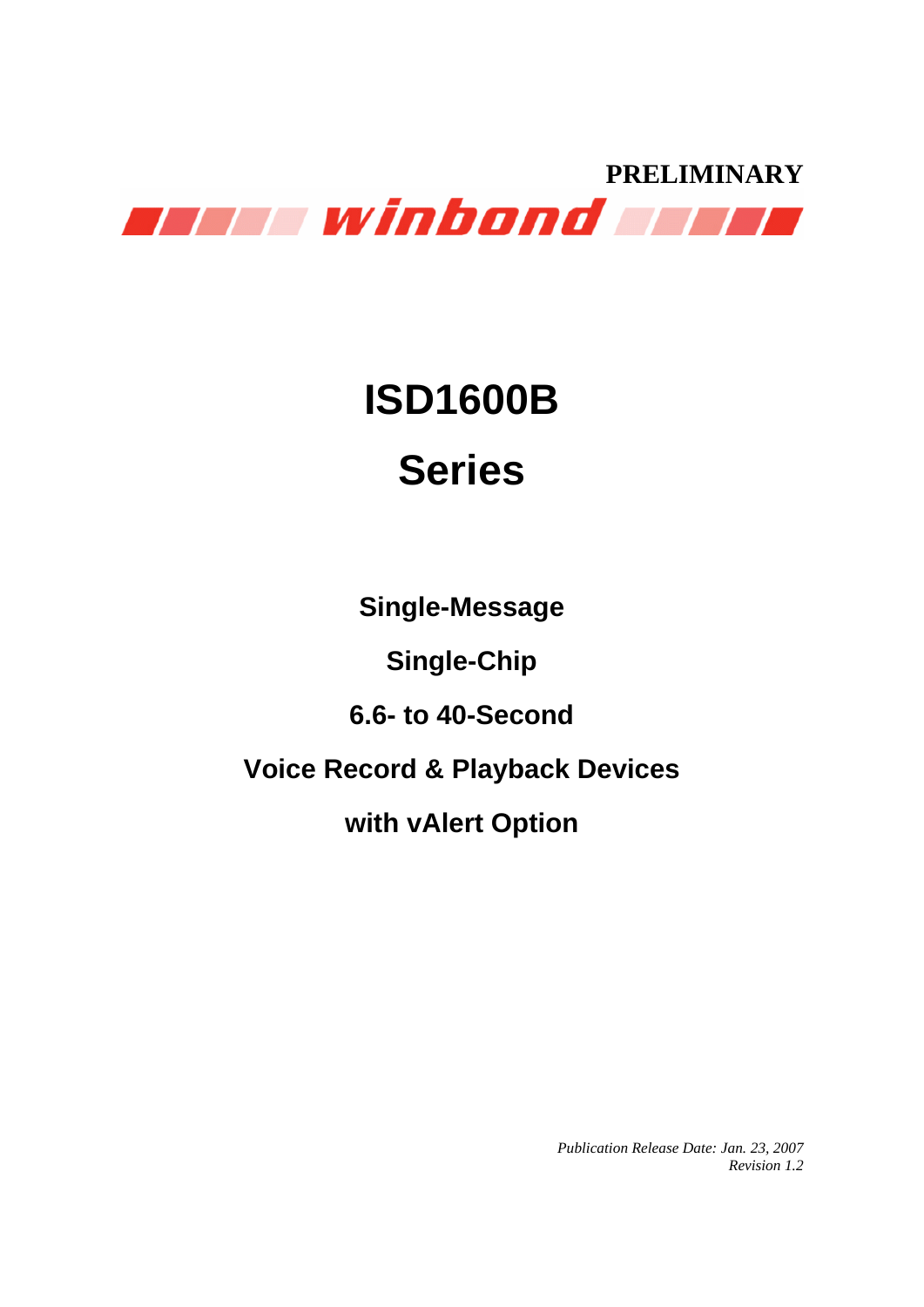**Serve winbond and de** 

### **TABLE OF CONTENTS**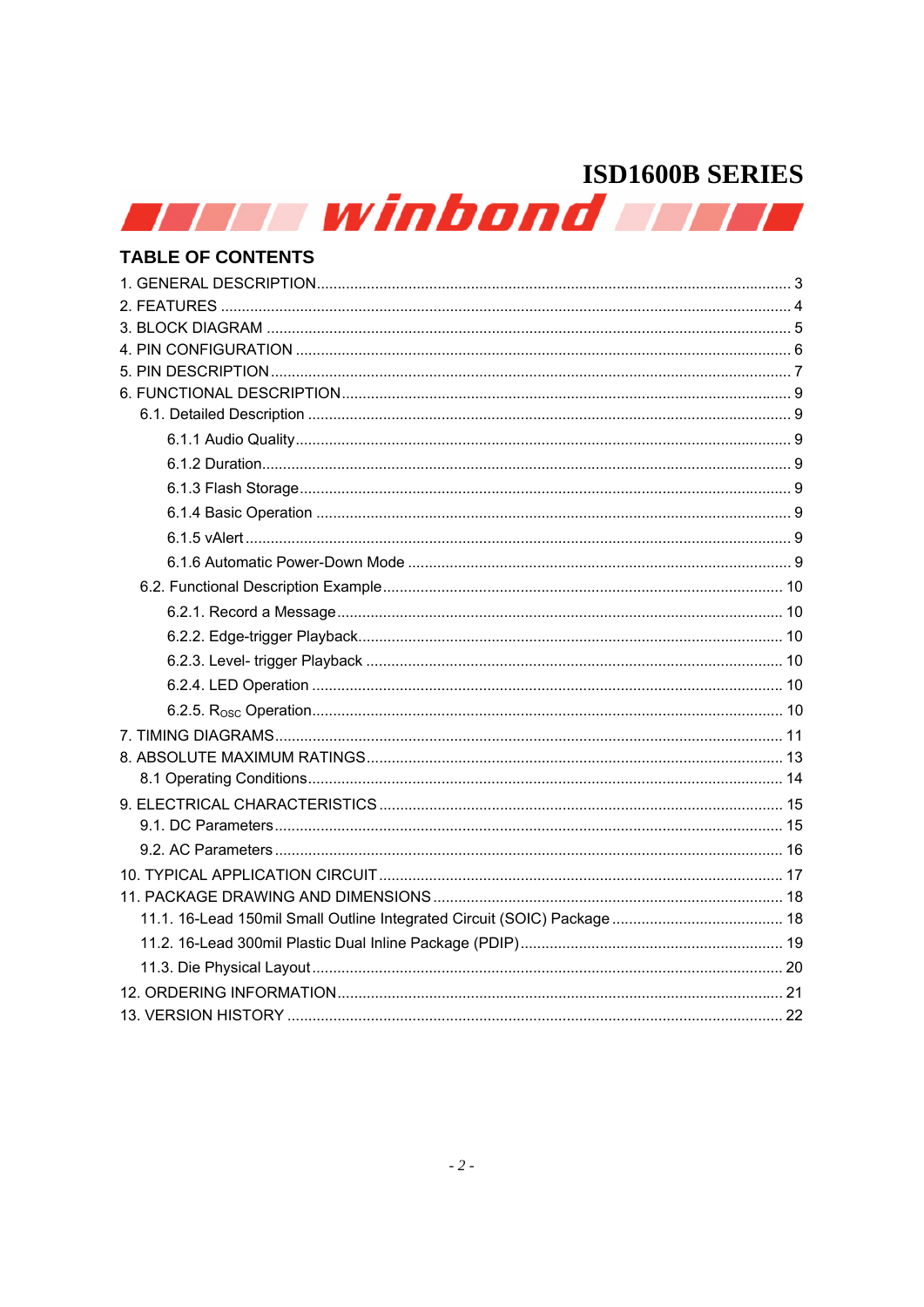

### **1. GENERAL DESCRIPTION**

The Winbond<sup>®</sup> ISD1600B ChipCorder<sup>®</sup> Series is a high quality, fully integrated, single-chip singlemessage voice record and playback device ideally suited to a variety of electronic systems. The message duration is user selectable in ranges from 6.6 seconds to 40 seconds, depending on the specific device. The sampling frequency of each device can also be adjusted from 4 kHz to 12 kHz with an external resistor, giving the user greater flexibility in duration versus recording quality for each application. Operating voltage spans a range from 2.4 V to 5.5 V to ensure that the ISD1600B devices are optimized for a wide range of battery or line-powered applications.

The devices include an on-chip oscillator (with external resistor control), microphone preamplifier with Automatic Gain Control (AGC), anti-aliasing filter, Multi-Level Storage (MLS) array, smoothing filter, Pulse Width Modulation (PWM) Class D speaker driver, and current output. Voice signals can be fed into the chip through a differential microphone input for recording. The PWM output can directly drive a standard 8 Ω speaker or a typical buzzer, while the separate single-ended current output can drive an external amplifier.

Recordings are stored into the on-chip Flash memory cells, providing zero-power message storage. This unique single-chip solution is made possible through Winbond's patented Multi-Level Storage (MLS) technology. Audio data are stored directly in solid-state memory without digital compression, providing superior quality voice and music reproduction.

The ISD1600B Series also supports an optional "vAlert" (voiceAlert) feature that can be used as a new message indicator. With vAlert, the IC strobes an external LED to indicate that a new message is present.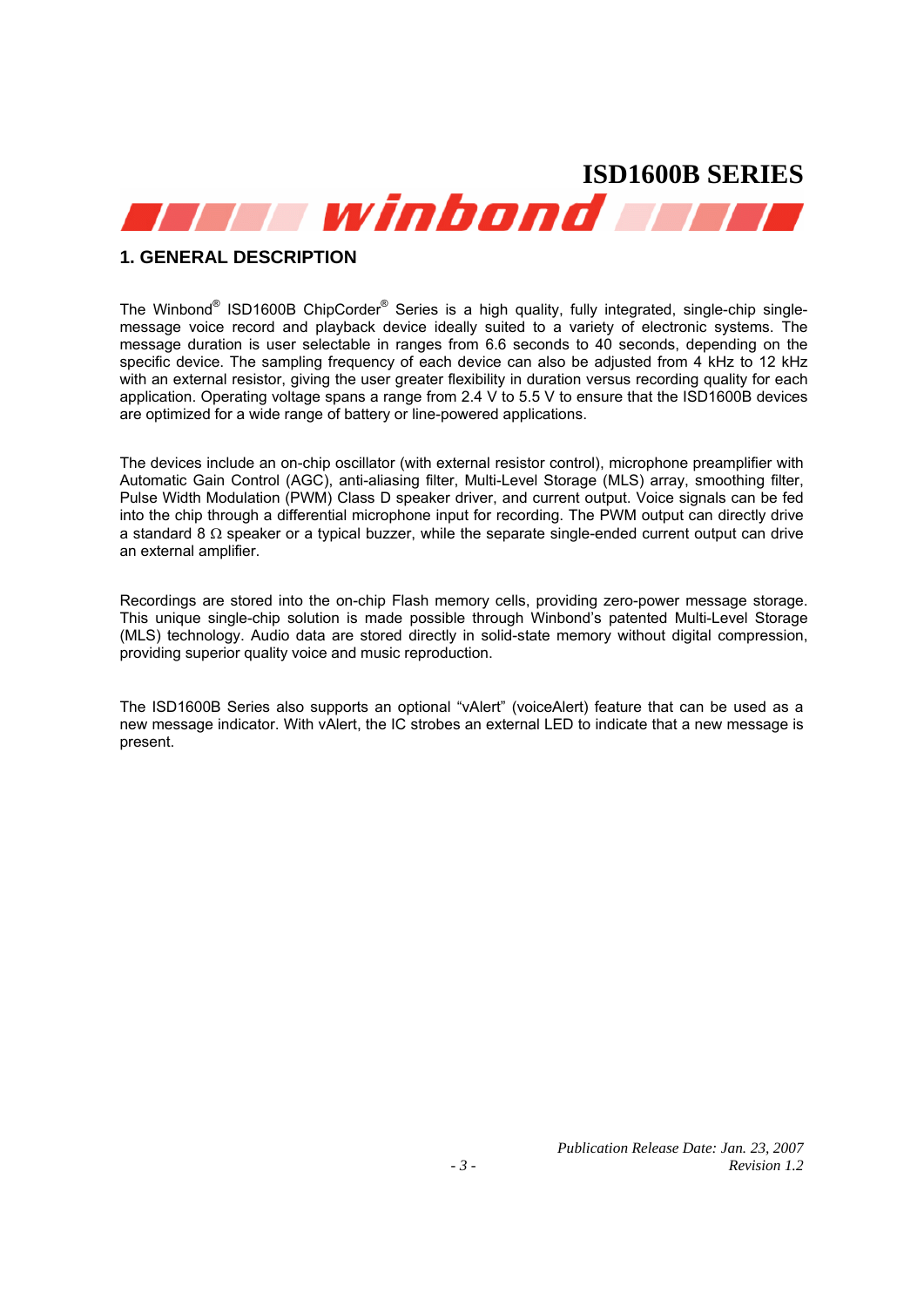### **2. FEATURES**

- User-friendly single-chip, single-message voice record & playback devices
- Wide operating voltage: 2.4V to 5.5V
- Push-button interface
	- o Record is level-triggered
	- o Playback is either edge- or level-triggered
- Selectable sampling frequency controlled by an external oscillator resistor

| Sampling Frequency | 12 kHz        | 8 kHz         | $6.4$ kHz      | 5.3 kHz        | 4 kHz          |
|--------------------|---------------|---------------|----------------|----------------|----------------|
| Rosc               | 53 k $\Omega$ | 80 k $\Omega$ | 100 k $\Omega$ | 120 k $\Omega$ | 160 k $\Omega$ |

• Variable duration selected by external oscillator resistor

| Sample Frequency | $12$ KH <sub>z</sub> | 8 KHz   | 6.4 KHz     | 5.3 KHz | 4 HKz   |
|------------------|----------------------|---------|-------------|---------|---------|
| <b>ISD1610B</b>  | $6.6$ secs           | 10 secs | $12.5$ secs | 15 secs | 20 secs |
| <b>ISD1612B</b>  | 8 secs               | 12 secs | 15 secs     | 18 secs | 24 secs |
| <b>ISD1616B</b>  | $10.6$ secs          | 16 secs | 20 secs     | 24 secs | 32 secs |
| <b>ISD1620B</b>  | $13.3$ secs          | 20 secs | 25 secs     | 30 secs | 40 secs |

- Message and operation indicators
	- o Optional vAlert (voiceAlert) to indicate the presence of new messages
	- o LED: stay on during recording, blink during playback operation
- Automatic power-down mode
	- o Enters standby mode immediately after a record or playback cycle
	- o Standby current: 1µA typical and 10µA maximum
- Dual output channels
	- o PWM Class D speaker amplifier to directly drive an 8 Ω speaker or a typical buzzer
	- o AUD single-ended current output to drive external power amplifier
- ChipCorder standard features
	- o High-quality, natural voice and audio reproduction
	- o Zero-power message storage: Eliminates battery backup circuits
	- o 100-year message retention (typical)
	- o 100,000 record cycles (typical)
- Package options: Leaded and Lead-free packaged units
- Available in die, 16L 150mil SOIC and 16L 300mil PDIP
- Temperature options:
	- o Commercial: 0°C to +50°C (Die); 0°C to +70°C (Packaged)
	- o Industrial: -40°C to +85°C (Packaged)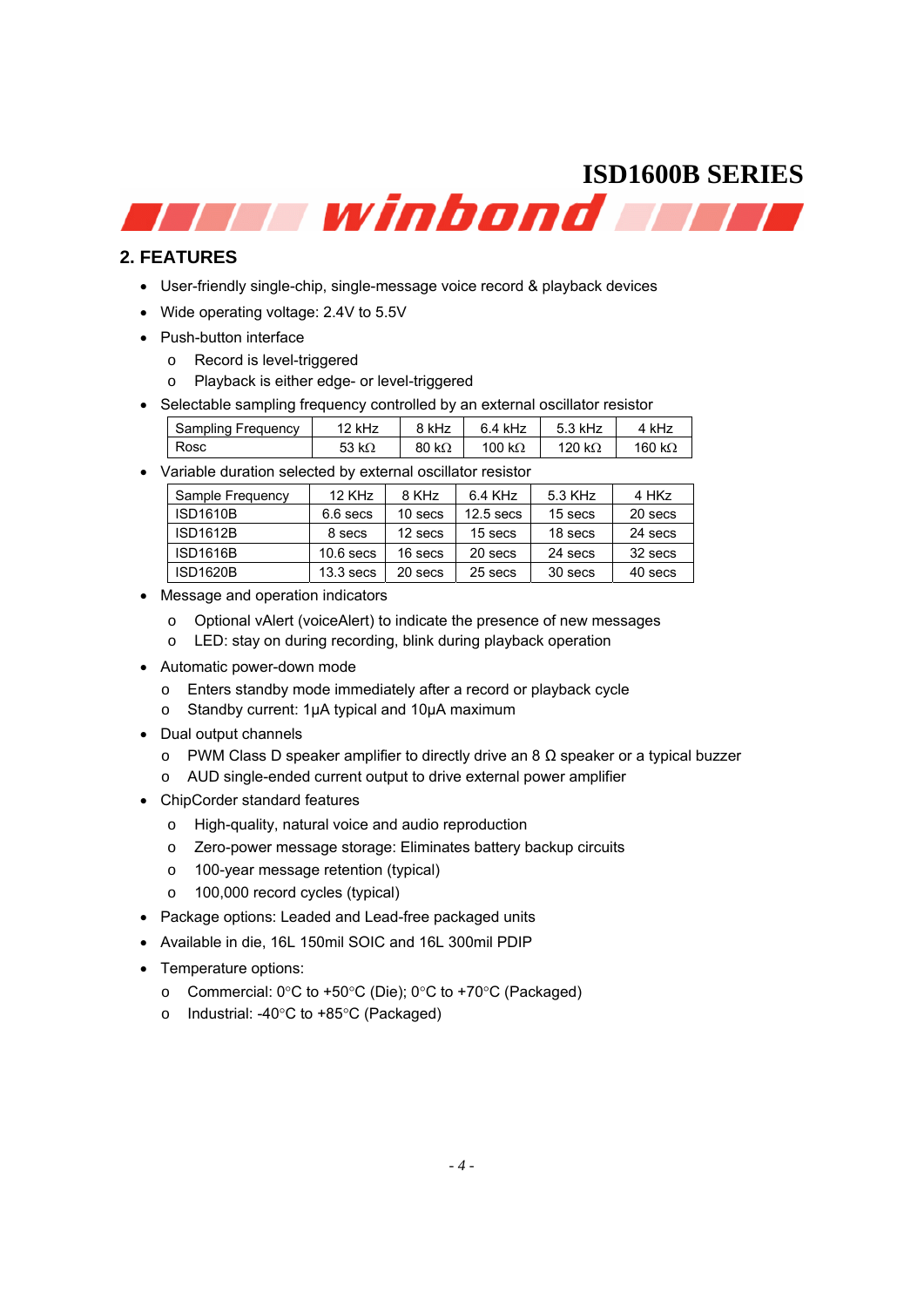

### **3. BLOCK DIAGRAM**



*Publication Release Date: Jan. 23, 2007 - 5 - Revision 1.2*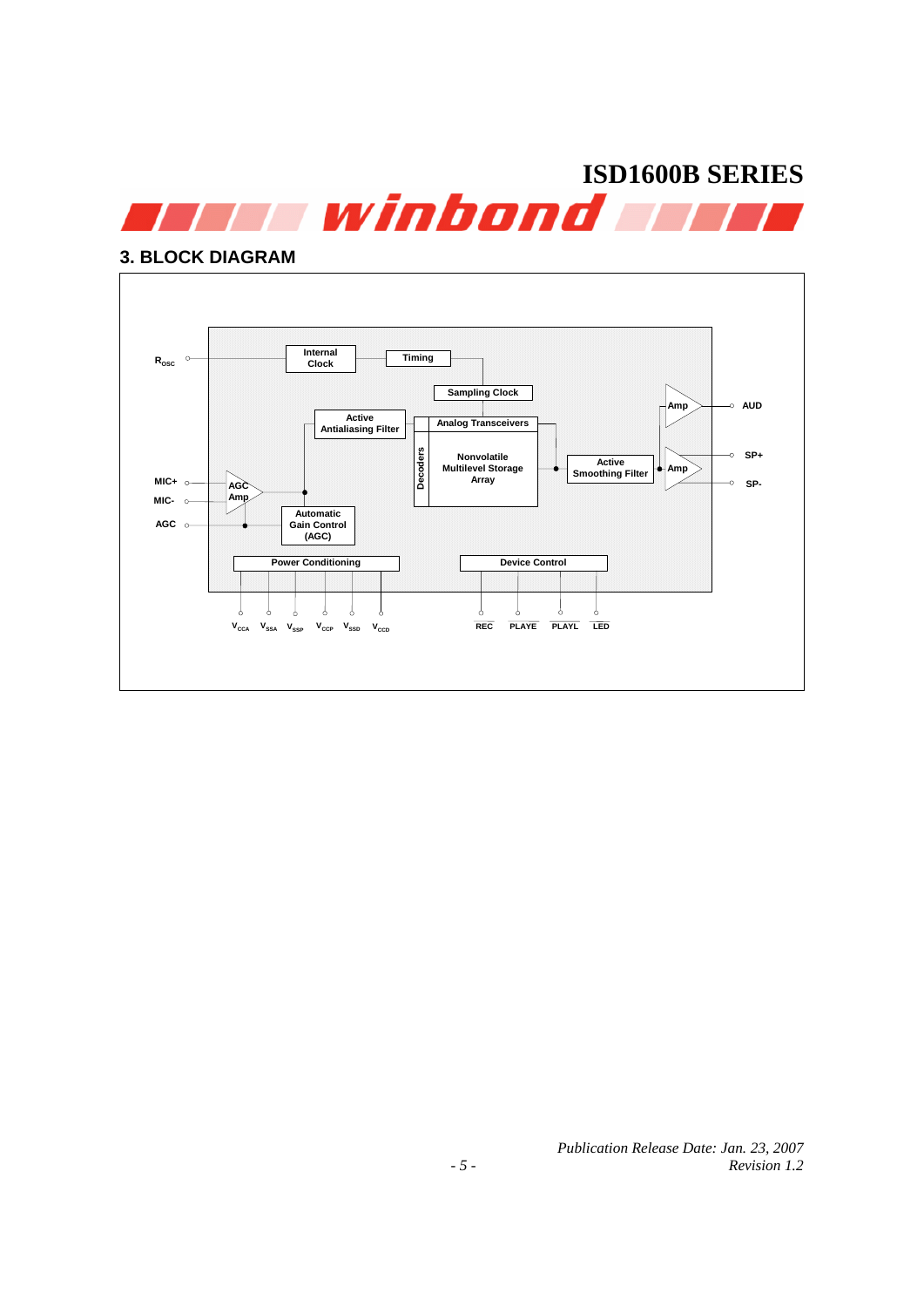

### **4. PIN CONFIGURATION**

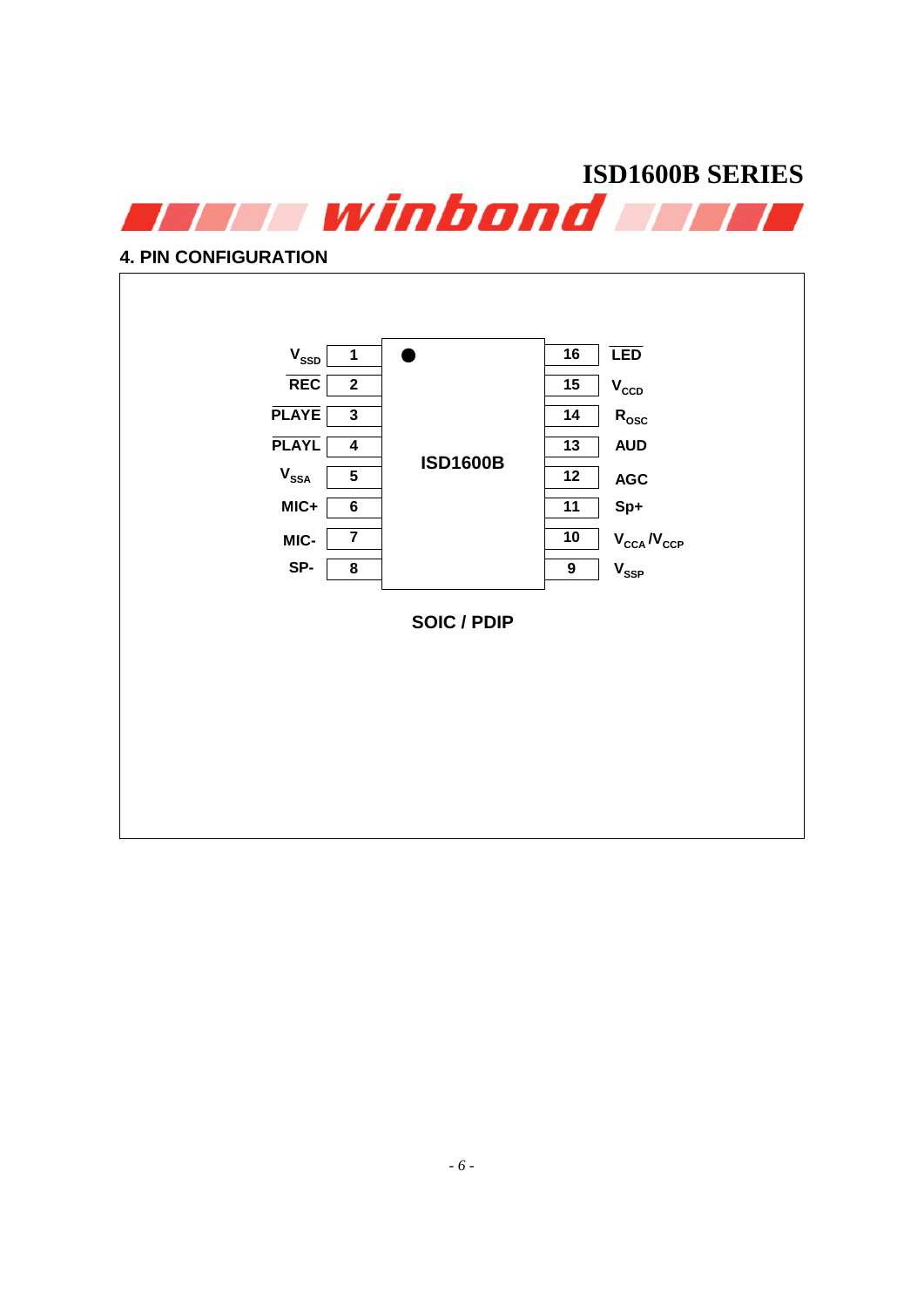## **5. PIN DESCRIPTION**

| <b>PIN NAME</b>  | <b>SOIC / PDIP</b> | <b>FUNCTIONS</b>                                                                                                                                                                                                                                                                                                                                                                                                              |
|------------------|--------------------|-------------------------------------------------------------------------------------------------------------------------------------------------------------------------------------------------------------------------------------------------------------------------------------------------------------------------------------------------------------------------------------------------------------------------------|
|                  | PIN NO.            |                                                                                                                                                                                                                                                                                                                                                                                                                               |
| $V_{\rm SSD}$    | 1                  | <b>Digital Ground:</b> $V_{SSD}$ is the ground for digital circuits. It is<br>important to have a separate path for each ground back to<br>the system ground terminal to minimize noise.                                                                                                                                                                                                                                      |
| <b>REC</b>       | $\overline{2}$     | Record: The device starts recording whenever REC<br>transits from High to Low and stays at Low. Recording stops<br>when the signal returns to High. This pin has an internal<br>pull-up resistor [1] and an internal debounce on falling edge.                                                                                                                                                                                |
| <b>PLAYE</b>     | 3                  | Edge-trigger Playback: A playback operation starts when<br>this input detects a low going signal exceeding the specified<br>debounced time. This pin has an internal pull-up resistor <sup>[1]</sup><br>and an internal debounce on both falling & rising edge.                                                                                                                                                               |
| <b>PLAYL</b>     | 4                  | Level-trigger Playback: A playback operation begins when<br>this input detects a low going signal and remains at Low.<br>Playback stops when the signal returns to High. This pin has an internal pull-up resistor $\left[1\right]$ and an internal debounce on<br>falling edge.                                                                                                                                              |
| $V_{SSA}$        | 5                  | Analog Ground: V <sub>SSA</sub> is the ground for analog circuits. It is<br>important to have a separate path for each ground back to<br>the system ground terminal to minimize noise.                                                                                                                                                                                                                                        |
| MIC+             | 6                  | Microphone Positive Input: The input transfers the signal<br>to the preamplifier. The internal Automatic Gain Control<br>(AGC) circuit controls the gain of the preamplifier. An<br>external microphone should be AC coupled to this pin via a<br>series capacitor. The capacitor value, together with an<br>internal 10 $K\Omega$ resistance on this pin, determines the low-<br>frequency cutoff for the ISD1600B passband. |
| MIC-             | $\overline{7}$     | Microphone Negative Input: This is the inverting input to<br>the microphone preamplifier. It provides input noise-<br>cancellation,<br>or common-mode<br>rejection,<br>when<br>the<br>microphone is connected differentially to the device.                                                                                                                                                                                   |
| SP-              | 8                  | Speaker Negative : The SP-, Class D PWM output,<br>provides a differential output with SP+ pin to drive $8\Omega$<br>speaker or buzzer. During power down or recording, this pin<br>is tri-stated.                                                                                                                                                                                                                            |
| $V_{\text{SSP}}$ | 9                  | <b>PWM Ground:</b> $V_{SSP}$ is the ground for PWM speaker driver.<br>It is important to have a separate path for each ground back<br>to the system ground terminal to minimize noise.                                                                                                                                                                                                                                        |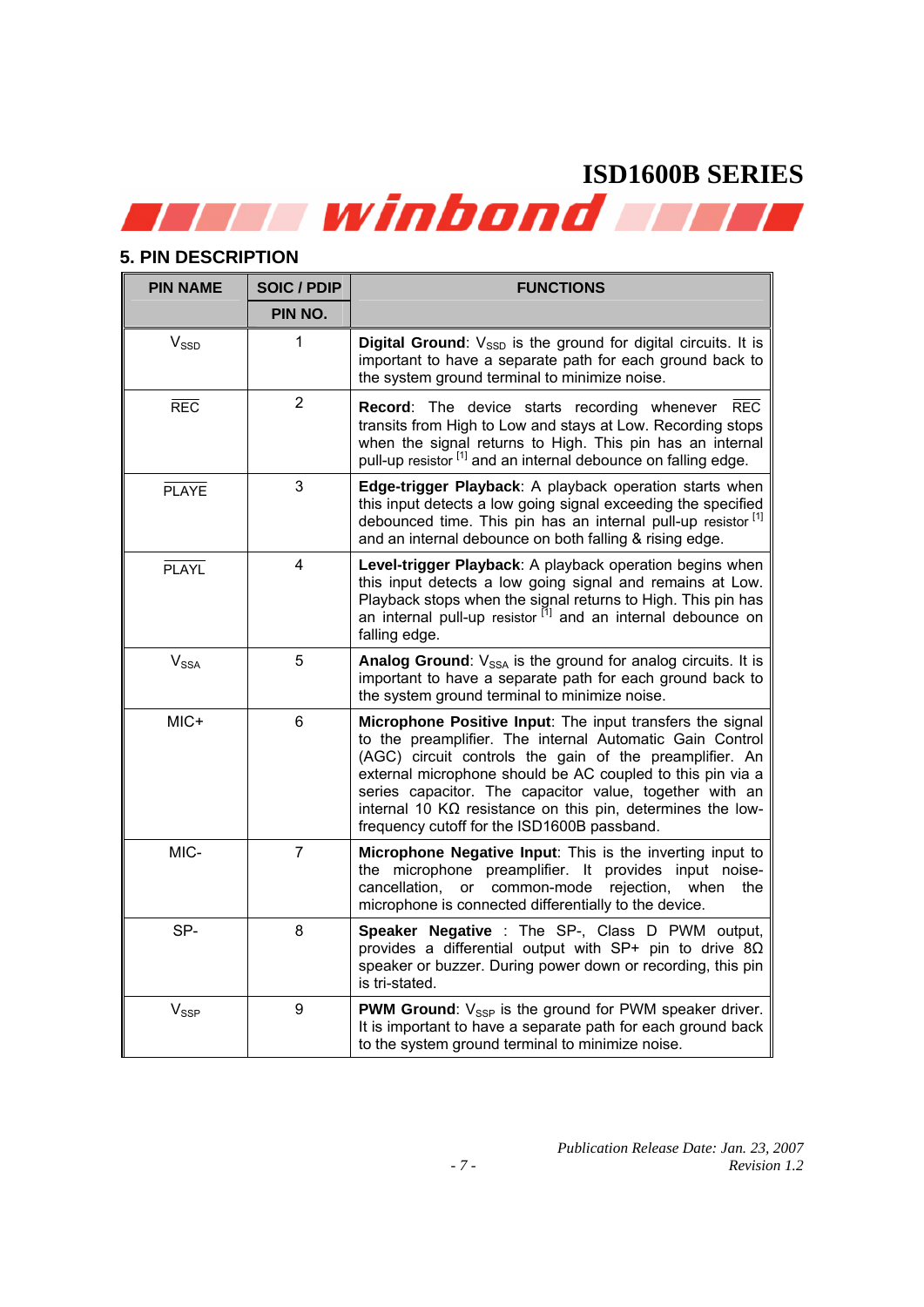| <b>PIN NAME</b>  | <b>SOIC / PDIP</b> | <b>FUNCTIONS</b>                                                                                                                                                                                                                                                                                           |
|------------------|--------------------|------------------------------------------------------------------------------------------------------------------------------------------------------------------------------------------------------------------------------------------------------------------------------------------------------------|
|                  | PIN NO.            |                                                                                                                                                                                                                                                                                                            |
| $V_{\text{CCA}}$ | 10                 | Analog power supply: It is important to have a separate<br>path for each power back to the power terminal to minimize<br>the noises. Decoupling capacitors to V <sub>SSA</sub> should be as<br>close to the device as possible.                                                                            |
| $V_{CCP}$        | 10                 | V <sub>ccp</sub> : Power supply for PWM speaker drivers. It is important<br>to have a separate path for each power back to the power<br>terminal to minimize noise. Decoupling capacitors to $V_{\text{SSP}}$<br>should be as close to the device as possible.                                             |
| SP+              | 11                 | Speaker Positive : The SP+, Class D PWM output, provide<br>a differential output with SP- pin to drive an $8\Omega$ speaker or<br>buzzer directly. During power down or recording, this pin is<br>tri-stated.                                                                                              |
| <b>AGC</b>       | 12                 | Automatic Gain Control: The AGC dynamically adjusts the<br>gain of the preamplifier to compensate the wide range of<br>microphone input levels. The AGC allows the full range of<br>signal to be recorded with minimal distortion. Nominal<br>values of 4.7 µF give satisfactory results in most cases.    |
|                  |                    | Connecting this pin to ground provides maximum gain to the<br>preamplifier circuitry. Conversely, connecting this pin to<br>power supply provides minimum gain to the preamplifier<br>circuitry.                                                                                                           |
| <b>AUD</b>       | 13                 | AUD: The AUD provides a single-ended current output to<br>drive an external amplifier. During standby or recording, this<br>pin is tri-stated.                                                                                                                                                             |
| $R_{\rm{OSC}}$   | 14                 | Oscillator Resistor: This enables the user to vary the<br>record and/or playback duration of the device. A resistor<br>connected between the $R_{\text{OSC}}$ pin and $V_{\text{SSA}}$ determines the<br>sample frequency for the ISD1600B device. Please refer to<br>the Duration Section in Section 6.1. |
| $V_{CCD}$        | 15                 | Digital power supply: It is important to have a separate<br>path for each power back to the power terminal to minimize<br>noise. Decoupling capacitors should be as close to the<br>device as possible.                                                                                                    |
| LED              | 16                 | LED output: This pin is Low during a record cycle and<br>blinks during playback cycle. It can be used to drive an LED<br>to indicate either a record or playback cycle is in progress.                                                                                                                     |

Note:  $[1]$  600kΩ (typical).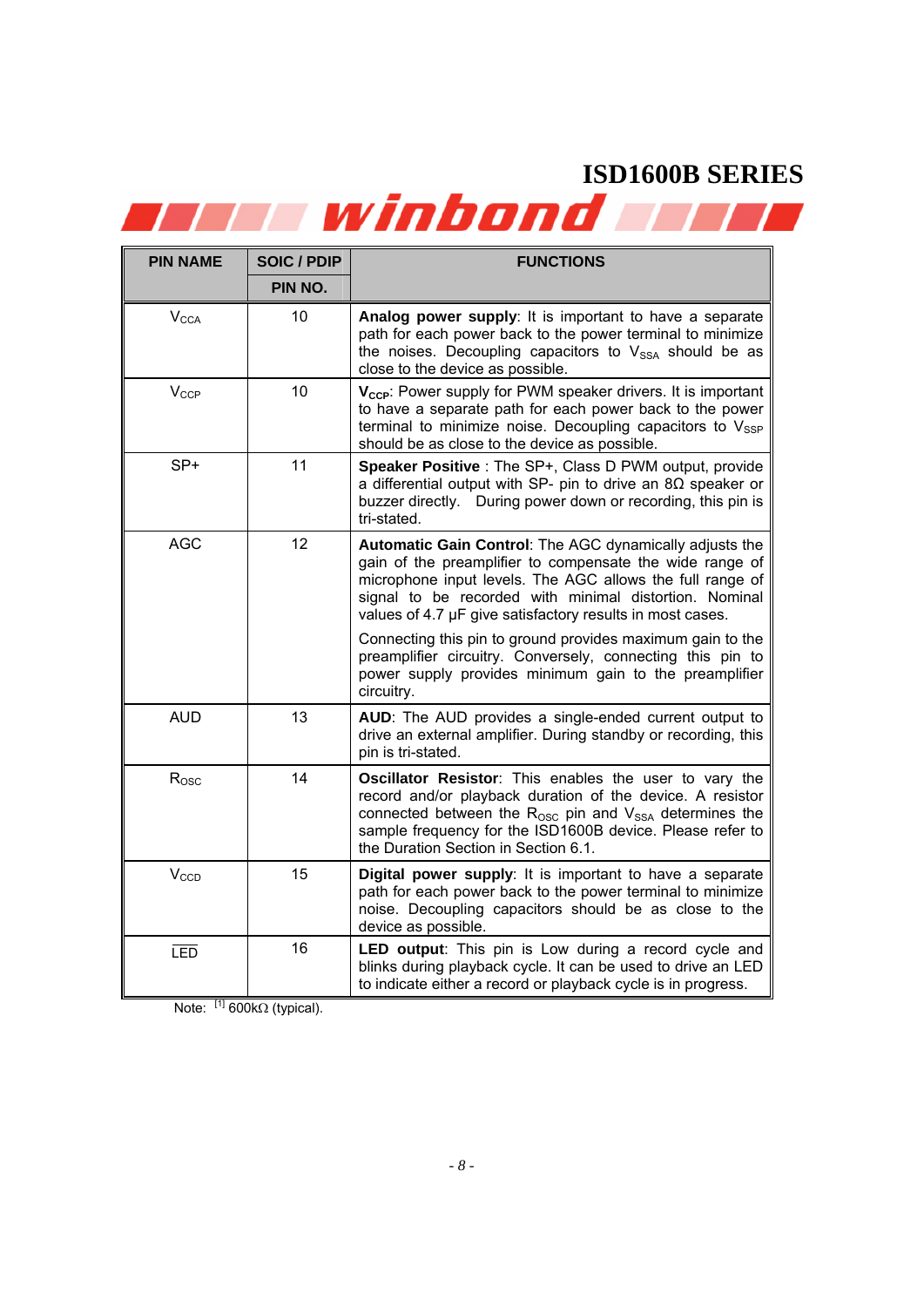

### **6. FUNCTIONAL DESCRIPTION**

### **6.1. DETAILED DESCRIPTION**

### **6.1.1 Audio Quality**

Winbond's patented ChipCorder® MLS technology provides natural high quality record and playback solution on a single chip. The input audio signals are stored directly into the nonvolatile memory and are reproduced in its natural form without any compression artifacts caused by the digital speech solutions. A complete sample is stored in a single cell, minimizing the memory needed to store a single message.

### **6.1.2 Duration**

The ISD1600B series offer single-chip solution with record & playback duration from 6.6 seconds to 40 seconds. Sampling frequency and duration are determined by an external resistor connected to the Rosc pin.

| <b>Rosc</b><br><b>Sampling Frequency</b> |               | <b>ISD1610B</b><br><b>ISD1612B</b> |         | <b>ISD1616B</b> | <b>ISD1620B</b> |  |
|------------------------------------------|---------------|------------------------------------|---------|-----------------|-----------------|--|
| <b>12 KHz</b>                            | 53 k $\Omega$ | 6.6 secs                           | 8 secs  | $10.6$ secs     | $13.3$ secs     |  |
| 8 KHz                                    | 80 k $\Omega$ |                                    | 12 secs | 16 secs         | 20 secs         |  |
| <b>6.4 KHz</b><br>100 k $\Omega$         |               | $12.5$ secs                        | 15 secs | 20 secs         | 25 secs         |  |
| 5.3 KHz<br>120 k $\Omega$                |               | 15 secs                            | 18 secs | 24 secs         | 30 secs         |  |
| 4 KHz<br>160 kΩ                          |               | 20 secs                            | 24 secs | 32 secs         | 40 secs         |  |

### **6.1.3 Flash Storage**

The ISD1600B product utilizes the on-chip Flash memory providing zero-power message storage. The message is retained for up to 100 years without power. In addition, the device can be re-recorded typically over 100,000 times.

### **6.1.4 Basic Operation**

The ISD1600B ChipCorder<sup>®</sup> device is controlled by either the  $\overline{\text{REC}}$ , or one of the two playback modes, PLAYE and PLAYL . The ISD1600B parts are configured for simple design in single-message application. Detailed operations are explained in Section 6.2.

### **6.1.5 vAlert**

With vAlert option, after Record, the LED blinks slowly to indicate a new message exists. Once playback is performed, the LED will not blink again and resume to normal operating conditions.

### **6.1.6 Automatic Power-Down Mode**

At the end of a playback or record cycle, the ISD1600B device automatically enters into a lowpower mode, consuming typically 1µA, provided that PLAYE, PLAYL and REC are High (see DC parameters Section). During a playback cycle, the device powers down automatically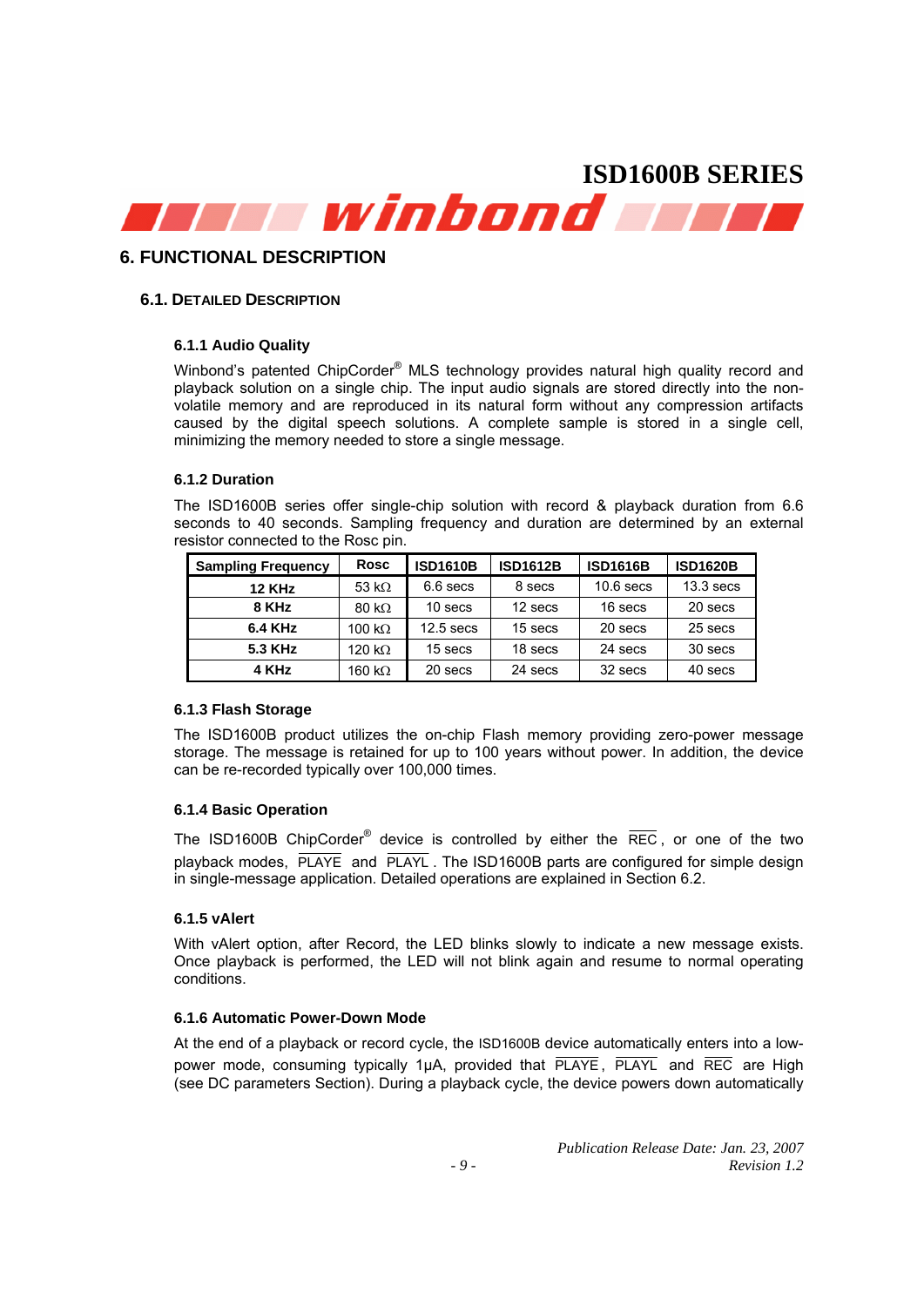winbond

at the end of the message. During a record cycle, the device powers down immediately after REC is released to High.

### **6.2. FUNCTIONAL DESCRIPTION EXAMPLE**

The following example operating sequences demonstrate the functionality of the ISD1600B series.

### **6.2.1. Record a Message**

The device starts recording from the beginning of the memory when REC transits from High to Low and stays at Low. A record cycle is completed when REC is pulled to High or entire memory is filled up. Then an End-of-Message (EOM) marker is written at the end of message, enabling a subsequent playback cycle to terminate appropriately. Hence, the device automatically enters into standby mode.

Record takes precedence over playback operation. If REC is pulled Low during a playback cycle, the playback immediately halts and recording starts from the beginning of the memory.

Holding REC Low after recording will increase standby current consumption.

### **6.2.2. Edge-trigger Playback**

A playback operation starts from the beginning of the memory when PLAYE detects a low going signal exceeding the specified debounced time. Playback continues until an EOM marker is encountered. Upon completion of a playback cycle, the device automatically enters into standby mode.

During playback, a subsequent low going signal will terminate the current playback operation.

Holding this pin Low after playback operation will increase standby current consumption.

### **6.2.3. Level- trigger Playback**

When PLAYL switches from High to Low and stays at Low, a playback starts from the beginning of the memory until either an EOM marker is reached, then it automatically powers down.

If PLAYL is pulled High at any time during playback, the playback operation stops immediately and the device enters into the power-down mode.

### **6.2.4. LED Operation**

The LED is Low during recording, which turns on an LED as a recording indicator. However, during playback, the LED blinks a few times per second to indicate a playback operation. It returns to a High when operation stops.

### **6.2.5. Rosc Operation**

The duration can be varied by changing the value of  $R_{\text{OSC}}$ . This means the designer has the flexibility to choose different sampling frequency, up to 12 KHz, depending upon the needs.

This feature allows frequency shifting where a recorded audio can be played back faster or slower than normal for special sound effects.

Another feature is a "Pause" function that can be activated by taking the  $R_{\text{OSC}}$  resistor to  $V_{\text{CC}}$  to stop playback momentarily, and to resume when the resistor is switched back to ground.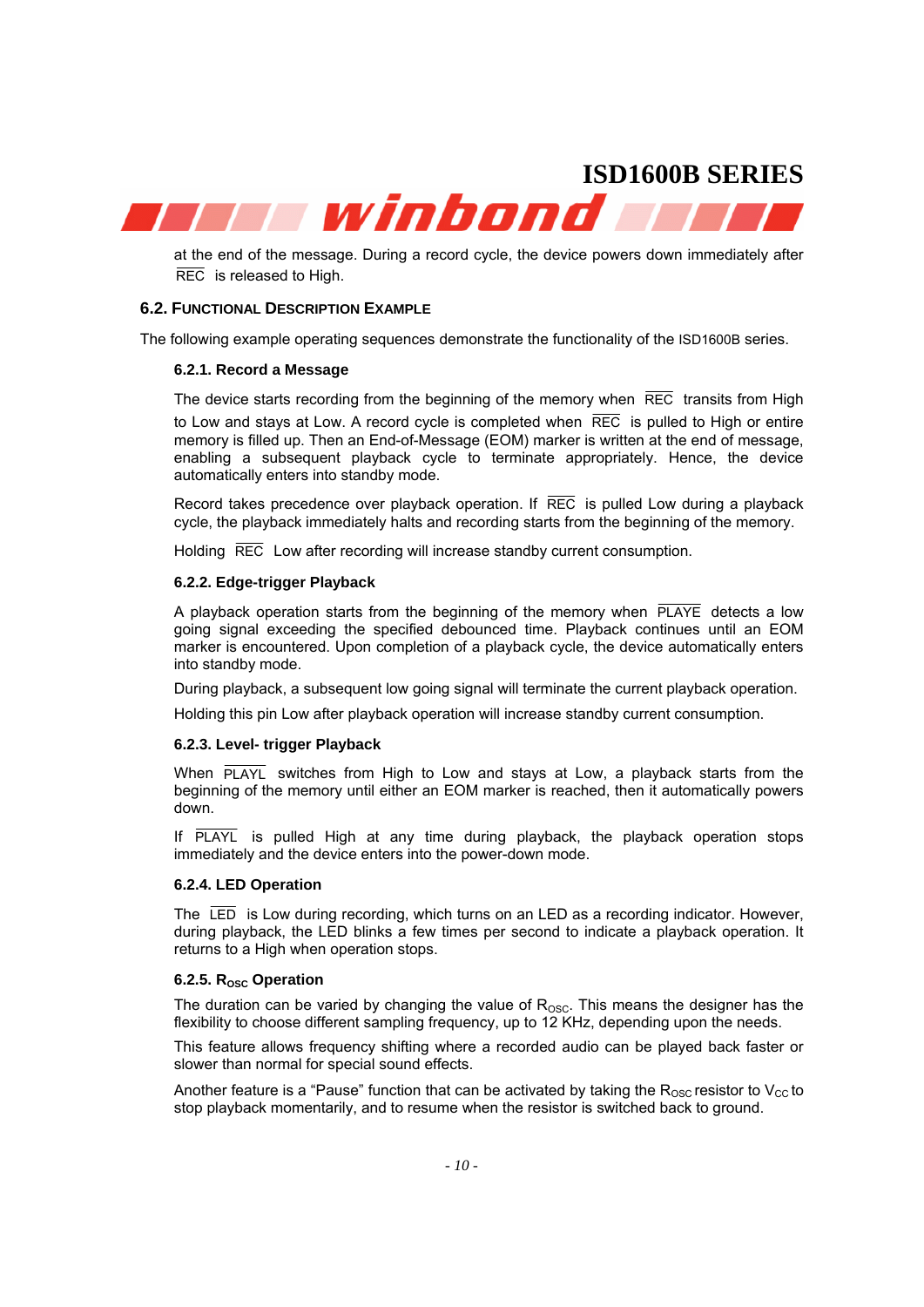

**7. TIMING DIAGRAMS**   $T_f$   $T_f$ Rec  $\sqrt{\xi}$ TRS  $\overline{\cdot}$ T<sub>Db1</sub> LED  $\sqrt{\xi}$ Mic+ Mic-

**FIGURE 1: RECORD OPERATION** 

*Publication Release Date: Jan. 23, 2007 - 11 - Revision 1.2*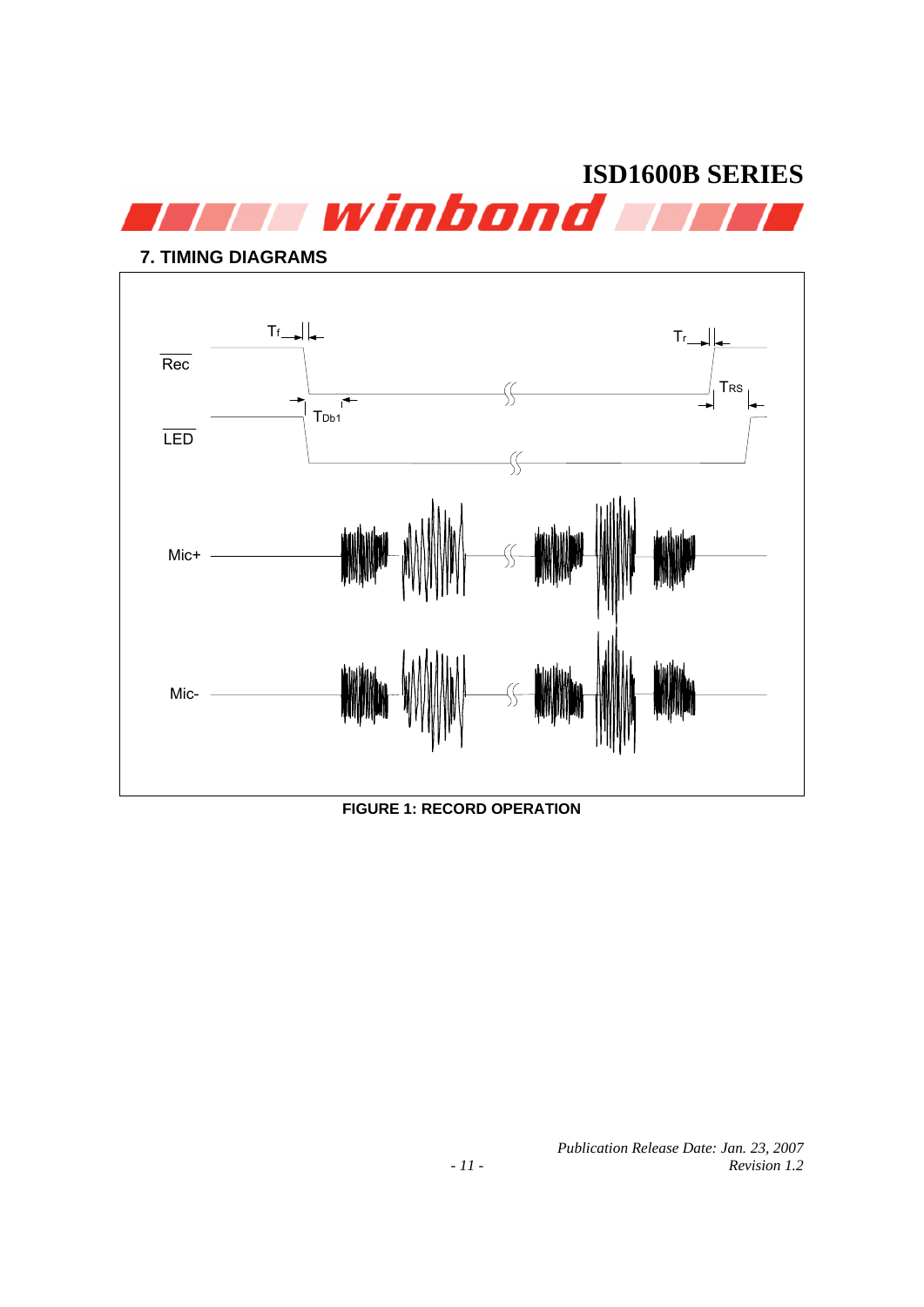



**FIGURE 2: PLAYBACK OPERATION**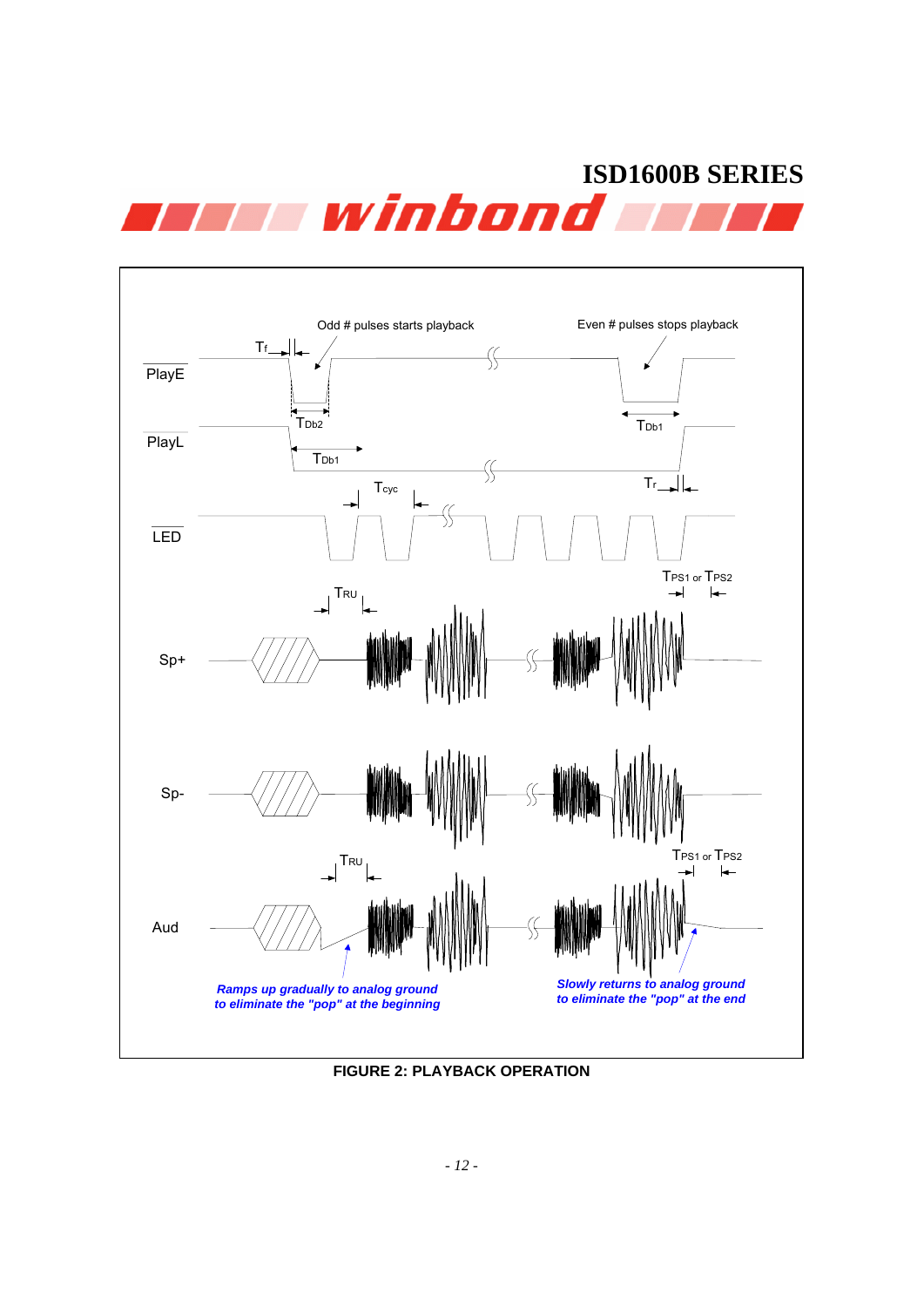

### **8. ABSOLUTE MAXIMUM RATINGS**

### **ABSOLUTE MAXIMUM RATINGS (DIE)**

| <b>CONDITIONS</b> <sup>[1]</sup>         | <b>VALUES</b>                          |
|------------------------------------------|----------------------------------------|
| Junction temperature                     | $150^{\circ}$ C                        |
| Storage temperature range                | -65°C to +150°C                        |
| Voltage applied to all pins              | $(V_{SS} - 0.3V)$ to $(V_{DD} + 0.3V)$ |
| Power supply voltage to ground potential | $-0.3V$ to $+7.0V$                     |

### **ABSOLUTE MAXIMUM RATINGS (PACKAGED PARTS)**

| <b>CONDITIONS</b> <sup>[1]</sup>         | <b>VALUES</b>                          |
|------------------------------------------|----------------------------------------|
| Junction temperature                     | $150^{\circ}$ C                        |
| Storage temperature range                | $-65^{\circ}$ C to $+150^{\circ}$ C    |
| Voltage applied to all pins<br>II        | $(V_{SS} - 0.3V)$ to $(V_{DD} + 0.3V)$ |
| Lead temperature (Soldering $-10$ sec)   | $300^{\circ}$ C                        |
| Power supply voltage to ground potential | $-0.3V$ to $+7.0V$                     |

**[1]** Stresses above those listed may cause permanent damage to the device. Exposure to the absolute maximum ratings may affect device reliability and performance. Functional operation is not implied at these conditions.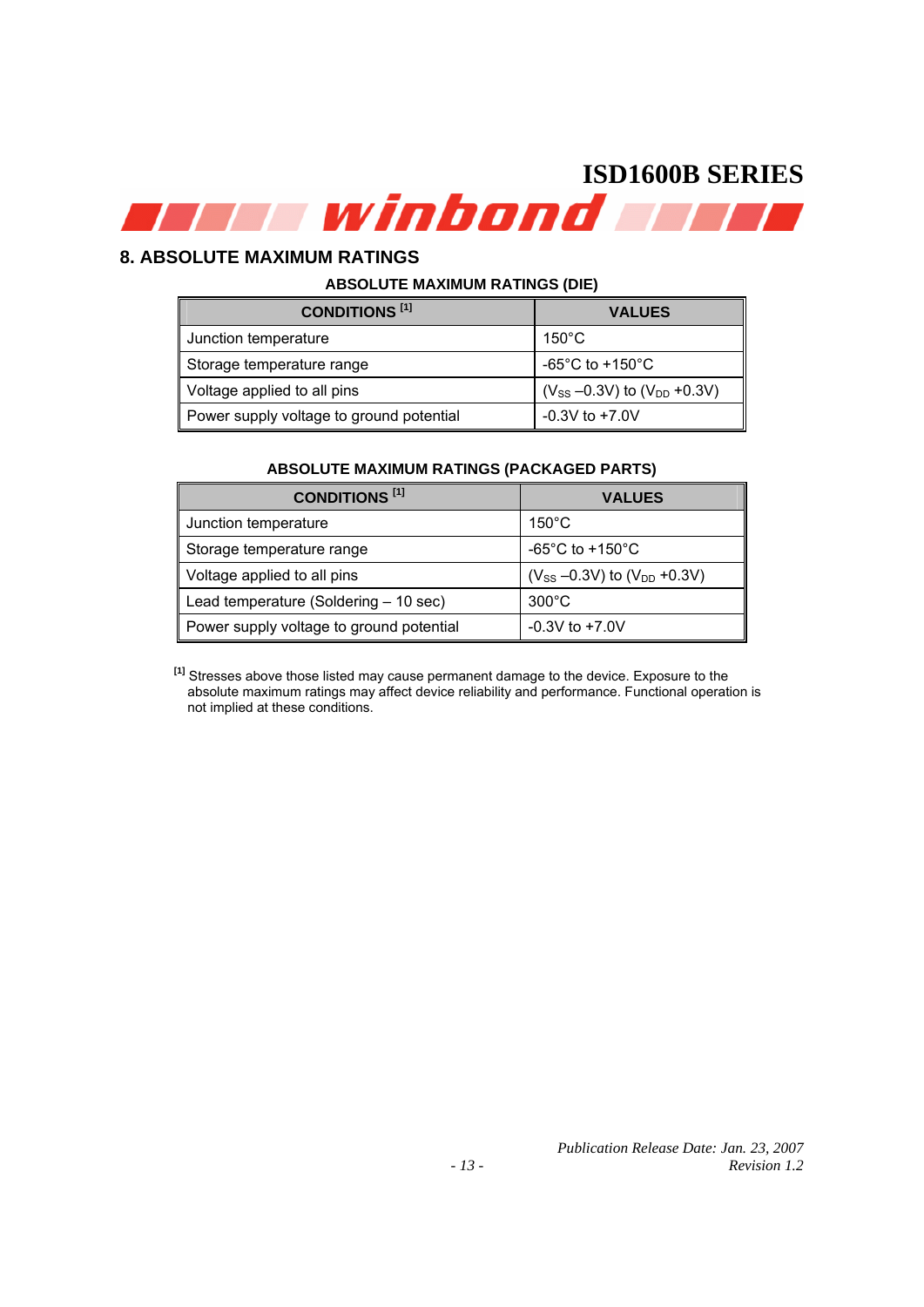### **8.1 OPERATING CONDITIONS**

### **OPERATING CONDITIONS (DIE)**

| <b>CONDITIONS</b>                        | <b>VALUES</b>                          |
|------------------------------------------|----------------------------------------|
| Operating temperature range              | $0^{\circ}$ C to +50 $^{\circ}$ C      |
| Supply voltage $(V_{DD})$ <sup>[1]</sup> | $+2.4V$ to $+5.5V$                     |
| Ground voltage $(V_{SS})^{[2]}$          | 0V                                     |
| Input voltage $(V_{DD})$ <sup>[1]</sup>  | 0V to $5.5V$                           |
| Voltage applied to any pins              | $(V_{SS} - 0.3V)$ to $(V_{DD} + 0.3V)$ |

### **OPERATING CONDITIONS (PACKAGED PARTS)**

| <b>CONDITIONS</b>                              | <b>VALUES</b>                          |
|------------------------------------------------|----------------------------------------|
| Operating temperature range (Case temperature) | -40 $^{\circ}$ C to +85 $^{\circ}$ C   |
| Supply voltage $(V_{DD})$ <sup>[1]</sup>       | $+2.4V$ to $+5.5V$                     |
| Ground voltage $(V_{SS})^{[2]}$                | 0V                                     |
| Input voltage $(V_{DD})$ <sup>[1]</sup>        | $0V$ to 5.5V                           |
| Voltage applied to any pins                    | $(V_{SS} - 0.3V)$ to $(V_{DD} + 0.3V)$ |

 $^{[1]}V_{DD} = V_{CCA} = V_{CCD} = V_{CCP}$  ${}^{[2]}V_{\rm SS} = V_{\rm SSA}$  =  $V_{\rm SSD}$  =  $V_{\rm SSP}$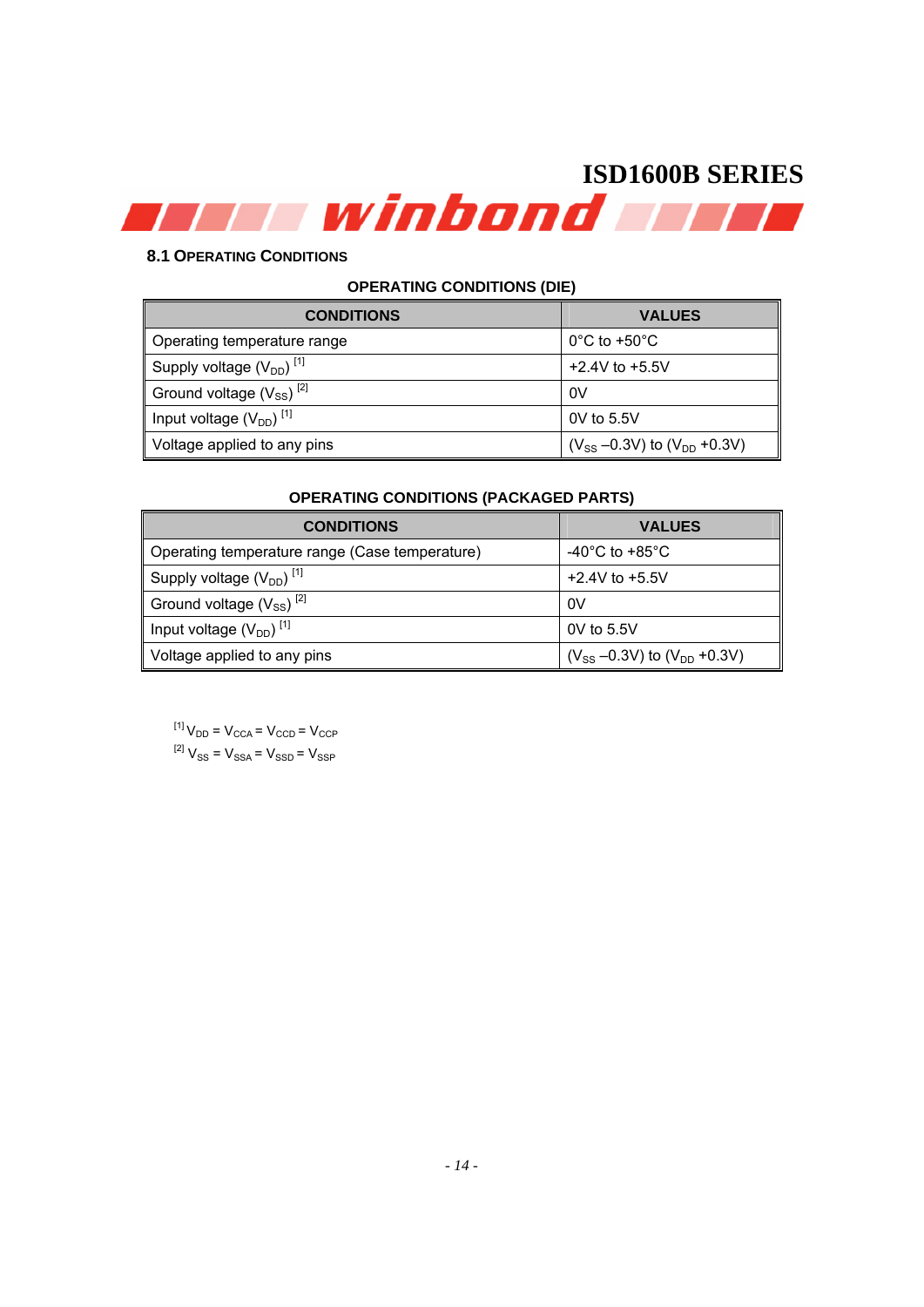## **9. ELECTRICAL CHARACTERISTICS**

### **9.1. DC PARAMETERS**

| <b>PARAMETER</b>                 | <b>SYMBOL</b>        | <b>MIN</b>          | $TYP$ <sup>[1]</sup> | <b>MAX</b>          | <b>UNITS</b>  | <b>CONDITIONS</b>                                                         |                                 |  |
|----------------------------------|----------------------|---------------------|----------------------|---------------------|---------------|---------------------------------------------------------------------------|---------------------------------|--|
| <b>Supply Voltage</b>            | $V_{DD}$             | 2.4                 |                      | 5.5                 | V             |                                                                           |                                 |  |
| Input Low Voltage                | $V_{IL}$             | $V_{SS}$ -0.3       |                      | 0.3xV <sub>DD</sub> | V             |                                                                           |                                 |  |
| Input High Voltage               | V <sub>IH</sub>      | 0.7xV <sub>DD</sub> |                      | $V_{DD}$            | $\vee$        |                                                                           |                                 |  |
| <b>Output Low Voltage</b>        | $V_{OL}$             | $V_{SS}$ -0.3       |                      | 0.3xV <sub>DD</sub> | V             | $I_{OL}$ = 4.0 mA <sup>[2]</sup>                                          |                                 |  |
| Output High Voltage              | $V_{OH}$             | 0.7xV <sub>DD</sub> |                      | $V_{DD}$            | $\vee$        | $I_{OH}$ = -1.6 mA <sup>[2]</sup>                                         |                                 |  |
| <b>Record Current</b>            | <b>I</b> DD_Record   |                     |                      | 20                  | mA            | $V_{DD}$ = 5.5V, No load,                                                 |                                 |  |
| Playback Current                 | <b>IDD</b> Playback  |                     |                      | 20                  | mA            | Sampling freq = 12 kHz                                                    |                                 |  |
| <b>Standby Current</b>           | $I_{SB}$             |                     | $\mathbf{1}$         | 10                  | μA            | [3] [4]                                                                   |                                 |  |
| Input Leakage Current            | I <sub>ILPD1</sub>   |                     |                      | ±1                  | μA            | Force $V_{DD}$ <sup>[5]</sup>                                             |                                 |  |
| Input Current HIGH               | I <sub>ILPD2</sub>   | $-3$                |                      | $-10$               | μA            | Force $V_{SS}$ <sup>[5]</sup>                                             |                                 |  |
| <b>Preamp Input Resistance</b>   | $R_{MIC^+}R_{MIC^-}$ |                     | 20                   |                     | KΩ            | Across both pins                                                          |                                 |  |
| <b>MIC Input Voltage</b>         | $V_{IN}$             |                     | 15                   | 300                 | mV            | Peak-to-Peak <sup>[6]</sup>                                               |                                 |  |
| Gain from MIC to SP+/-           | $A_{MSP}$            | $6\phantom{1}$      |                      | 40                  | dB            | $V_{IN}$ = 15 to 300mV,<br>$AGC = 4.7 \mu F$ ,<br>$V_{DD} = 2.4V$ to 5.5V |                                 |  |
| Output Load Impedance            | $R_{EXT}$            | 8                   |                      |                     | Ω             | Speaker Load                                                              |                                 |  |
| Speaker Output Power             | Pout                 |                     | 670                  |                     | mW            | $V_{DD}$ = 5.5V                                                           | $15mVp-p$                       |  |
|                                  |                      |                     | 313                  |                     | mW            | $V_{DD} = 4.4V$                                                           | 1kHz freq<br>sinewave,          |  |
|                                  |                      |                     | 117                  |                     | mW            | $V_{DD}$ = 3V                                                             | $R_{\text{EXT}}$ = 8 $\Omega$ ; |  |
|                                  |                      |                     | 49                   |                     | mW            | $V_{DD}$ = 2.4V                                                           |                                 |  |
| Speaker Output Voltage           | Vout                 |                     | $V_{DD}$             |                     | $\vee$        | $R_{\text{EXT}}$ = 8 $\Omega$ (Speaker),<br>typical buzzer                |                                 |  |
| <b>AUD</b>                       | $I_{AUD}$            |                     | $-3.0$               |                     | mA            | $V_{DD}$ =4.5V, R <sub>EXT</sub> = 390 $\Omega$                           |                                 |  |
| <b>Total Harmonic Distortion</b> | <b>THD</b>           |                     | 1                    |                     | $\frac{0}{0}$ | 15mV p-p 1KHz sinewave,<br>Cmessage weighted                              |                                 |  |

Notes:  $\begin{bmatrix} 1 \end{bmatrix}$  Conditions: V<sub>CC</sub> = 4.5V, 8kHz sampling frequency and T<sub>A</sub> = 25°C, unless otherwise stated.

<sup>[2]</sup> LED output during Record operation.<br><sup>[3]</sup> Mess *Nass* and *Nass* are connected to

 $V_{\text{CCA}}$ ,  $V_{\text{CCD}}$  and  $V_{\text{CCP}}$  are connected together.  $V_{SSA}$ ,  $V_{SSP}$  and  $V_{SSD}$  are connected together.

 $H^{4}$  REC, PLAYE and PLAYL must be at V<sub>CCD</sub>.

 $[5]$  REC, PLAYE and PLAYL are forced to specified condition.

<sup>[6]</sup> Balanced input signal applied between MIC and MIC REF as shown in the applications example. Singleended MIC or MIC REF recommended to be less than 100 mV peak to peak.

> *Publication Release Date: Jan. 23, 2007 - 15 - Revision 1.2*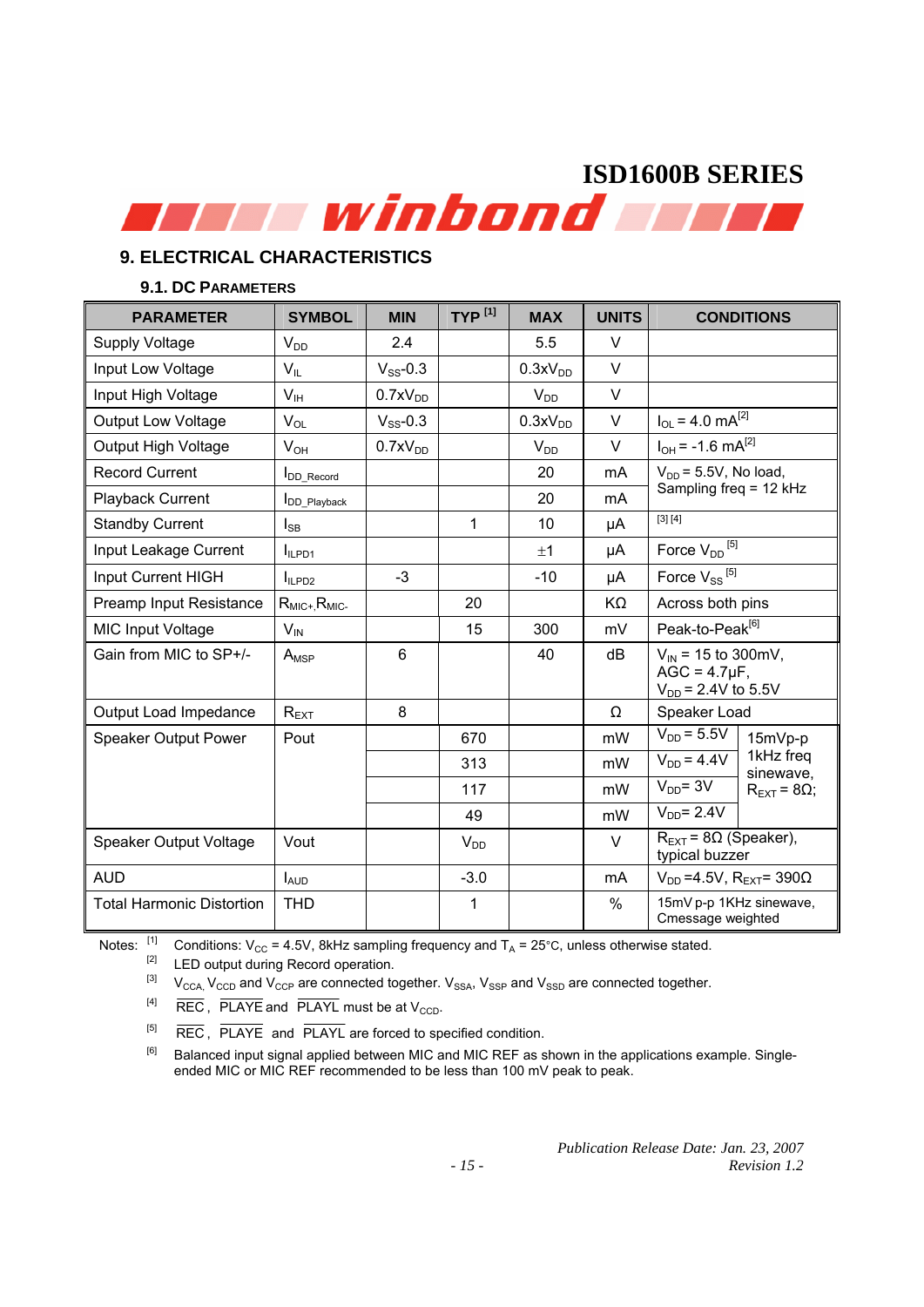| <b>CHARACTERISTIC</b>             | <b>SYMBOL</b>              | <b>MIN</b>   |                | TYP <sup>[1]</sup> |               |               | <b>MAX</b>     | <b>UNITS</b> | <b>CONDITIONS</b>   |            |
|-----------------------------------|----------------------------|--------------|----------------|--------------------|---------------|---------------|----------------|--------------|---------------------|------------|
| Sampling Frequency <sup>[2]</sup> | $F_S$                      | 4            |                |                    |               |               | 12             | <b>KHz</b>   | Vcc=2.4V~5.5V       |            |
| Duration <sup>[3]</sup>           | Dur                        |              | <b>I1610B</b>  | <b>I1612B</b>      | <b>I1616B</b> | <b>I1620B</b> |                |              |                     |            |
|                                   |                            |              | 6.6            | 8                  | 10.6          | 13.3          |                | Sec          | SF=12kHz            | $Vcc=2.4$  |
|                                   |                            |              | 10             | 12                 | 16            | 20            |                | Sec          | SF=8kHz             | V~5.5V     |
|                                   |                            |              | 12.5           | 15                 | 20            | 25            |                | Sec          | $SF=6.4kHz$         |            |
|                                   |                            |              | 15             | 18                 | 24            | 30            |                | Sec          | $SF = 5.3kHz$       |            |
|                                   |                            |              | 20             | 24                 | 32            | 40            |                | Sec          | $SF = 4kHz$         |            |
| Rising time                       | $T_{\rm r}$                | $\mathbf 0$  |                |                    |               |               | 100            | nsec         |                     |            |
| <b>Falling Time</b>               | $T_f$                      | $\pmb{0}$    |                |                    |               |               | 100            | nsec         |                     |            |
| Debounce Time<br>(Record & PlayL) | $T_{Db1}$                  |              | 26.6           | 26.6               | 26.6          | 26.6          |                | msec         | SF=12kHz            | $Vcc=2.4$  |
|                                   |                            |              | 40             | 40                 | 40            | 40            |                | msec         | SF=8kHz             | $V - 5.5V$ |
|                                   |                            |              | 50             | 50                 | 50            | 50            |                | msec         | $SF=6.4kHz$         |            |
|                                   |                            |              | 60.4           | 60.4               | 60.4          | 60.4          |                | msec         | SF=5.3kHz           |            |
|                                   |                            |              | 80             | 80                 | 80            | 80            |                | msec         | $SF = 4kHz$         |            |
| Debounce Time (PlayE)             | T <sub>Db2</sub>           |              | 13.3           | 13.3               | 13.3          | 13.3          |                | msec         | SF=12kHz            | $Vcc=2.4$  |
|                                   |                            |              | 20             | 20                 | 20            | 20            |                | msec         | $SF = 8kHz$         | $V - 5.5V$ |
|                                   |                            |              | 25             | 25                 | 25            | 25            |                | msec         | $SF=6.4kHz$         |            |
|                                   |                            |              | 30.2           | 30.2               | 30.2          | 30.2          |                | msec         | $SF = 5.3kHz$       |            |
|                                   |                            |              | 40             | 40                 | 40            | 40            |                | msec         | $SF = 4kHz$         |            |
| Signal Ramp Up Time               | $T_{RU}$                   | 100          |                |                    |               |               |                | msec         | $Vcc = 2.4V - 5.5V$ |            |
| Record Stop Time                  | $\mathsf{T}_{\mathsf{RS}}$ |              | 2 Sample Clock |                    |               |               |                |              | $Vcc = 2.4V - 5.5V$ |            |
| PlayL Stop Time                   | $T_{PS1}$                  |              |                | T <sub>Db1</sub>   |               |               |                | msec         | Vcc=2.4V~5.5V       |            |
| PlayE Stop Time                   | $T_{PS2}$                  |              |                | $2 X T_{Db1}$      |               |               |                | msec         | $Vcc = 2.4V - 5.5V$ |            |
| <b>LED Cycle frequency</b>        | ${\sf T}_{{\sf Cyc}}$      | $\mathbf{1}$ |                |                    |               |               | $6\phantom{a}$ | Hz           | Playback at any SF  |            |

### **9.2. AC PARAMETERS**

Notes:

<sup>[1]</sup> Typical values :  $V_{CC}$  = 4.5V, sampling frequency (SF) = 8 kHz and @ T<sub>A</sub> = 25°C, unless otherwise stated.

 $^{[2]}$  Sampling Frequency can vary as much as  $\pm$ 2.25 percent over the commercial temperature and voltage ranges, and –6/+4 percent over the industrial temperature and voltage ranges.

 $^{[6]}$  Duration can vary as much as  $\pm 2.25$  percent over the commercial temperature and voltage ranges, and -6/+4 percent over the industrial temperature and voltage ranges.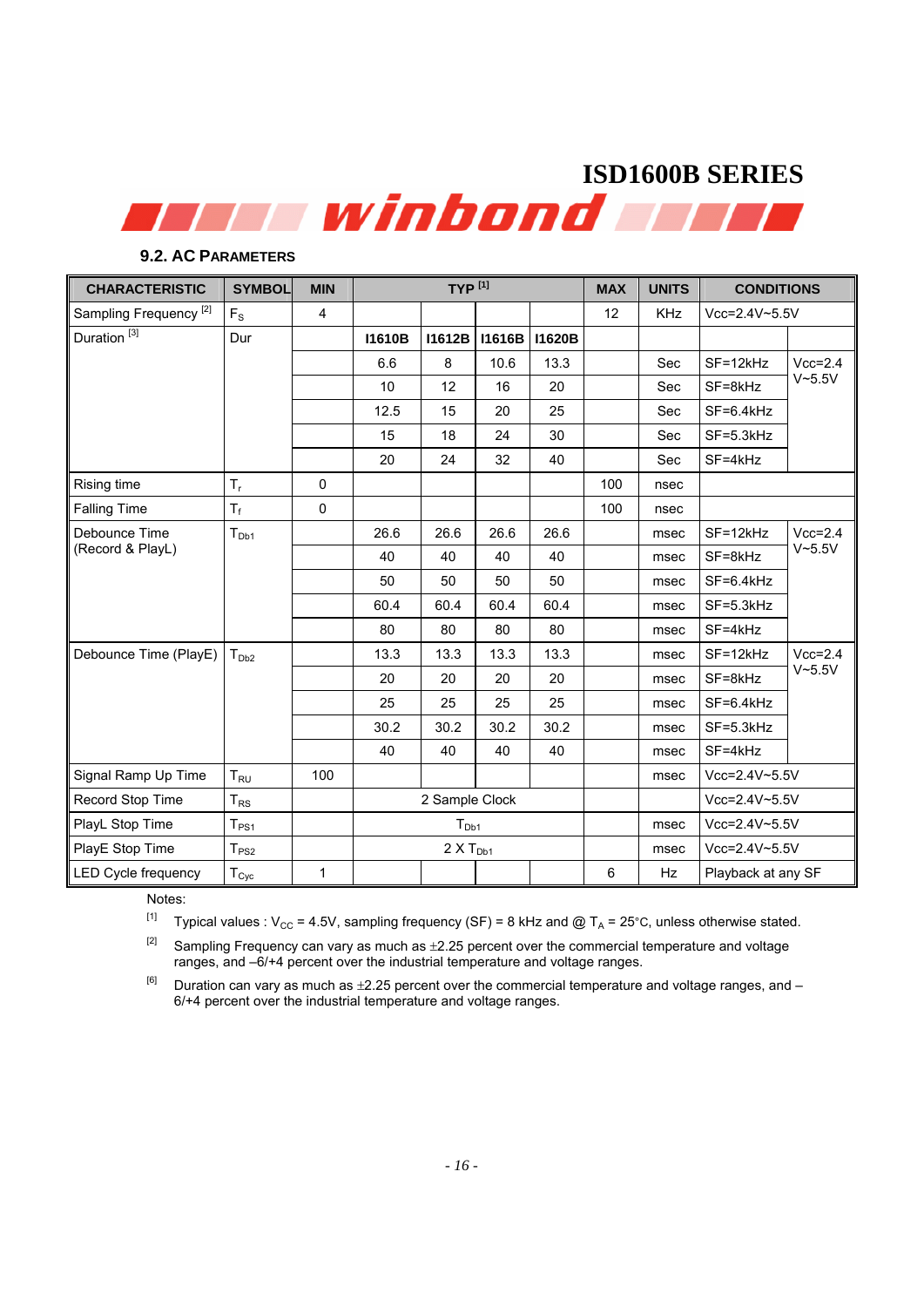**ISD1600B SERIES**  winbond **win** 

### **10. TYPICAL APPLICATION CIRCUIT**

The below example illustrates a typical applications of ISD1600B device.



Schematic shows both speaker and AUD outputs

Notes:

- These components may be needed in order to optimize for the best voice quality and system performance, which is also dependent upon the layout of the PCB. Pending upon system requirement, Cx can be 10  $\mu$ F, 4.7  $\mu$ F or other values. For R7, 1k $\Omega$  gives satisfactory result fro most cases.
- For Sampling Freq at 8 kHz, R4 = 80 K $\Omega$
- \*\*\* It is important to have a separate path for each ground and power back to related terminal to minimize the noise. Also, the power supplies should be decoupled as close to the device as possible.

### **Good Audio Design Practices**

Winbond's ChipCorder are very high-quality single-chip voice recording and playback devices. To ensure the highest quality voice reproduction, it is important that good audio design practices on layout and power supply decoupling are followed. See Application Information links below for details.

Design considerations for ISD1600B Series

http://www.winbond-usa.com/products/isd\_products/chipcorder/applicationbriefs/AN-CC1001.pdf

Good Audio Design Practices

http://www.winbond-usa.com/products/isd\_products/chipcorder/applicationinfo/apin11.pdf

Single-Chip Board Layout Diagrams

http://www.winbond-usa.com/products/isd\_products/chipcorder/applicationinfo/apin12.pdf

*Publication Release Date: Jan. 23, 2007 - 17 - Revision 1.2*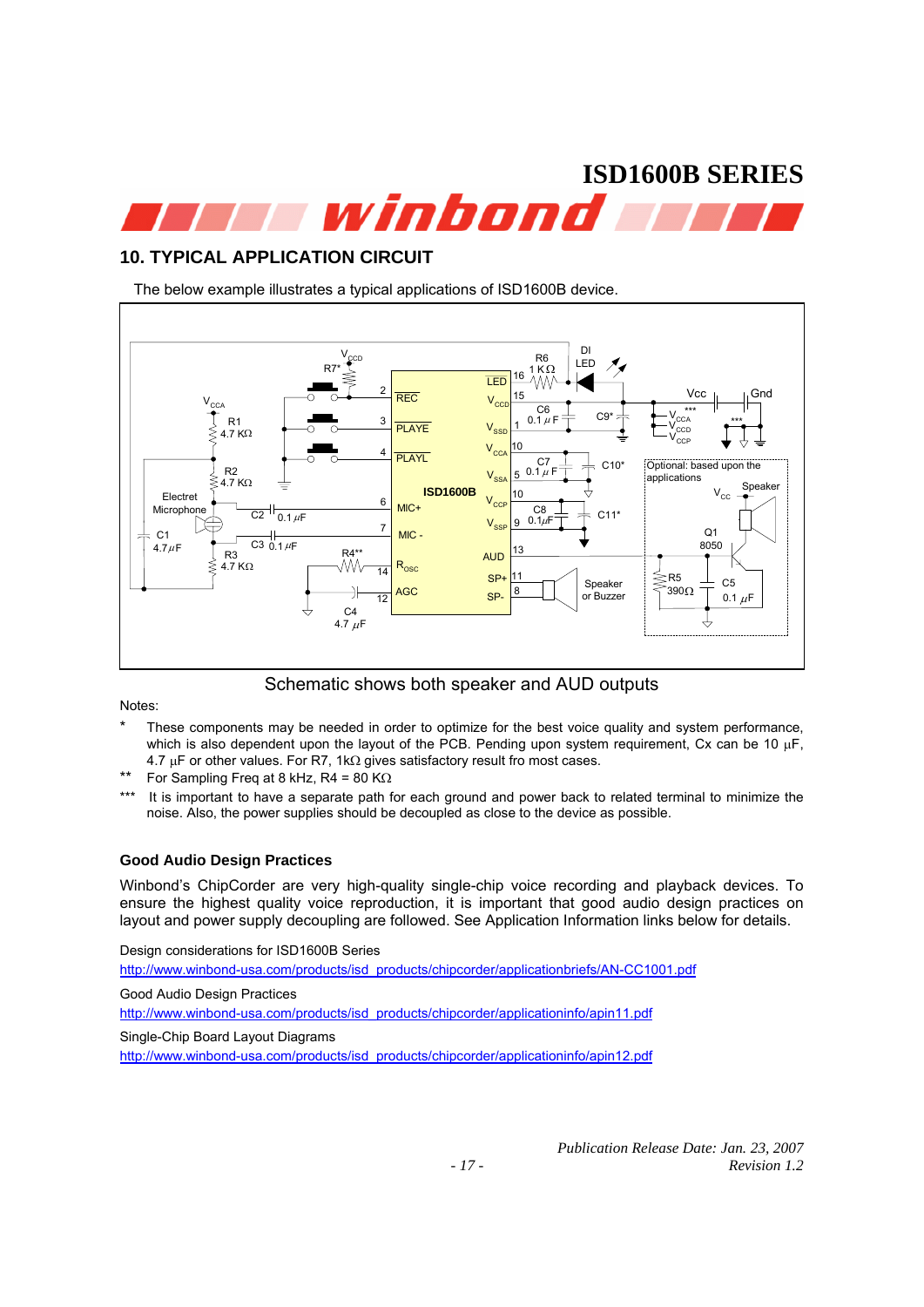

## **11. PACKAGE DRAWING AND DIMENSIONS**

**11.1. 16-Lead 150mil Small Outline Integrated Circuit (SOIC) Package** 



COTROL DIMENSIONS ARE IN MILLIMETERS.

| <b>SYMBOL</b> | MILLIMETER |      |      | <b>INCH</b> |      |           |
|---------------|------------|------|------|-------------|------|-----------|
|               | MIN.       | NOM. | MAX. | MIN.        | NOM. | MAX.      |
| А             | 1.35       |      | 1.75 | 0.053       |      | 0.069     |
| A1            | 0.10       |      | 0.25 | 0.004       |      | 0.010     |
| b             | 0.33       |      | 0.51 | 0.013       |      | 0.020     |
| C             | 0.19       |      | 0.25 | 0.008       |      | 0.010     |
| D             | 9.8        |      |      | 10.00 0.386 |      | 0.394     |
| F             | 3.8        |      | 4.0  | 0.150       |      | 0.157     |
| e             | 1.27 BASIC |      |      | 0.050 BASIC |      |           |
| <b>HE</b>     | 5.8        |      | 6.20 | 0.228       |      | 0.244     |
| θ             | 0.         |      | 8°   | 0.          |      | $8^\circ$ |
| $\mathsf{I}$  | 0.40       |      | 1.27 | 0.016       |      | 0.050     |
| S             | 0.394      |      |      | 0.6480.0155 |      | 0.0255    |
| У             |            |      | 0.10 |             |      | 0.004     |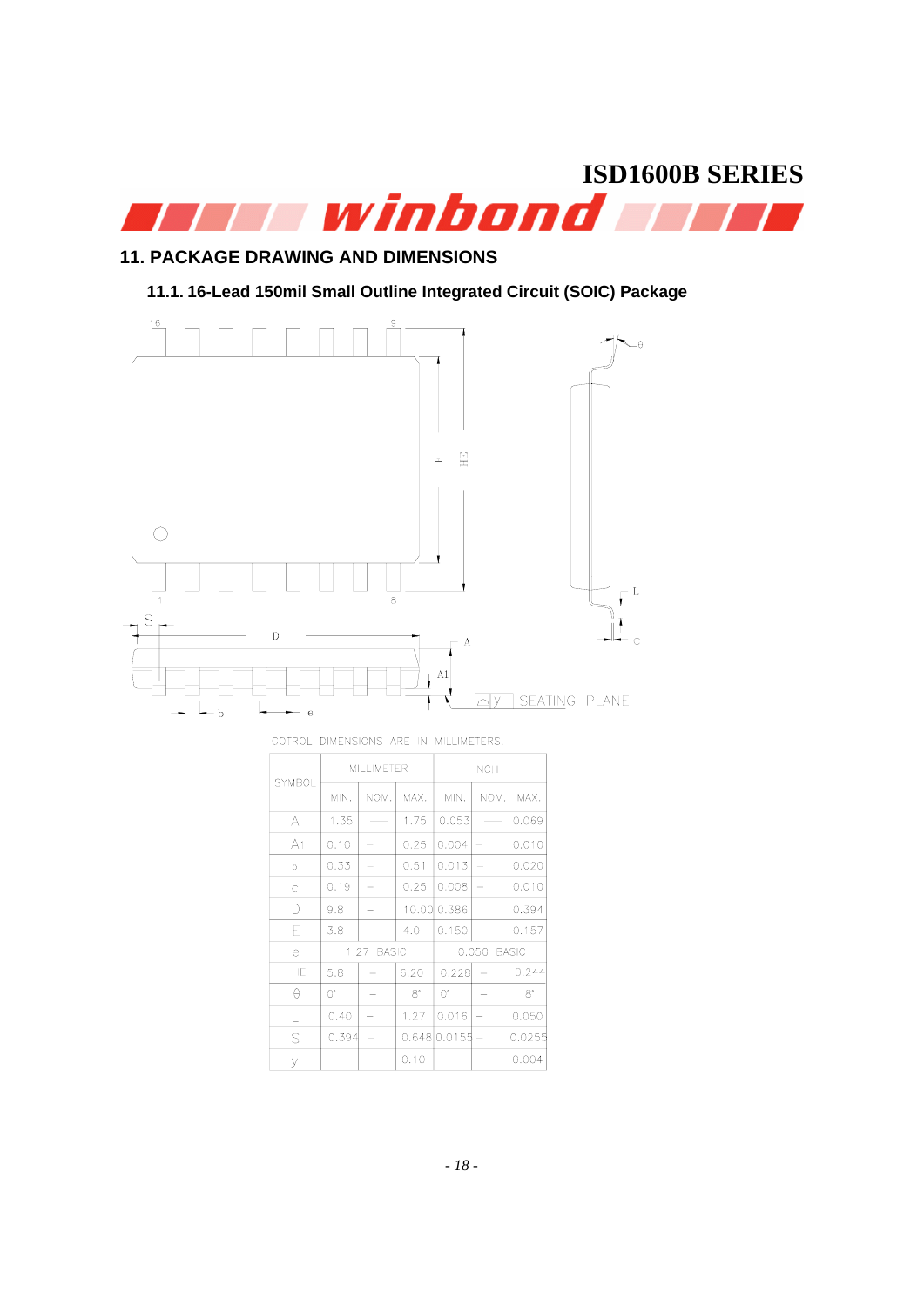

### **11.2. 16-Lead 300mil Plastic Dual Inline Package (PDIP)**



| Symbol         |           | Dimension in inch        |                   | Dimension in<br>mm        |             |             |
|----------------|-----------|--------------------------|-------------------|---------------------------|-------------|-------------|
|                | Min       | Nom                      | Max               | Min                       | Nom         | Max         |
| A <sub>1</sub> | 0.015     | $\overline{\phantom{0}}$ |                   | 0.381                     |             |             |
| B              | 0.016     |                          | 0.018 0.020 0.406 |                           |             | 0.457 0.508 |
| B1             | 0.055     |                          | 0.060 0.065 1.397 |                           | 1.524 1.651 |             |
| Ċ              |           | 0.010                    |                   |                           | 0.25        |             |
| D              | 0.740     |                          |                   | lo.750l0.760 l18.79d19.05 |             | 19.304      |
| E              | 0.300     | 0.3120.324               |                   | 7.62                      | 17.925      | 8.230       |
| E1             | 0.246     | 0.250 0.254              |                   | 6.25                      | 6.35        | 6.45        |
| e <sub>1</sub> | $0.1$ BSC |                          |                   | 2.54BSC                   |             |             |
| L              | 0.115     |                          |                   | 2.921                     |             |             |
| еA             | 0.330     |                          | 0.350 0.370 8.382 |                           | 8.89        | 9.398       |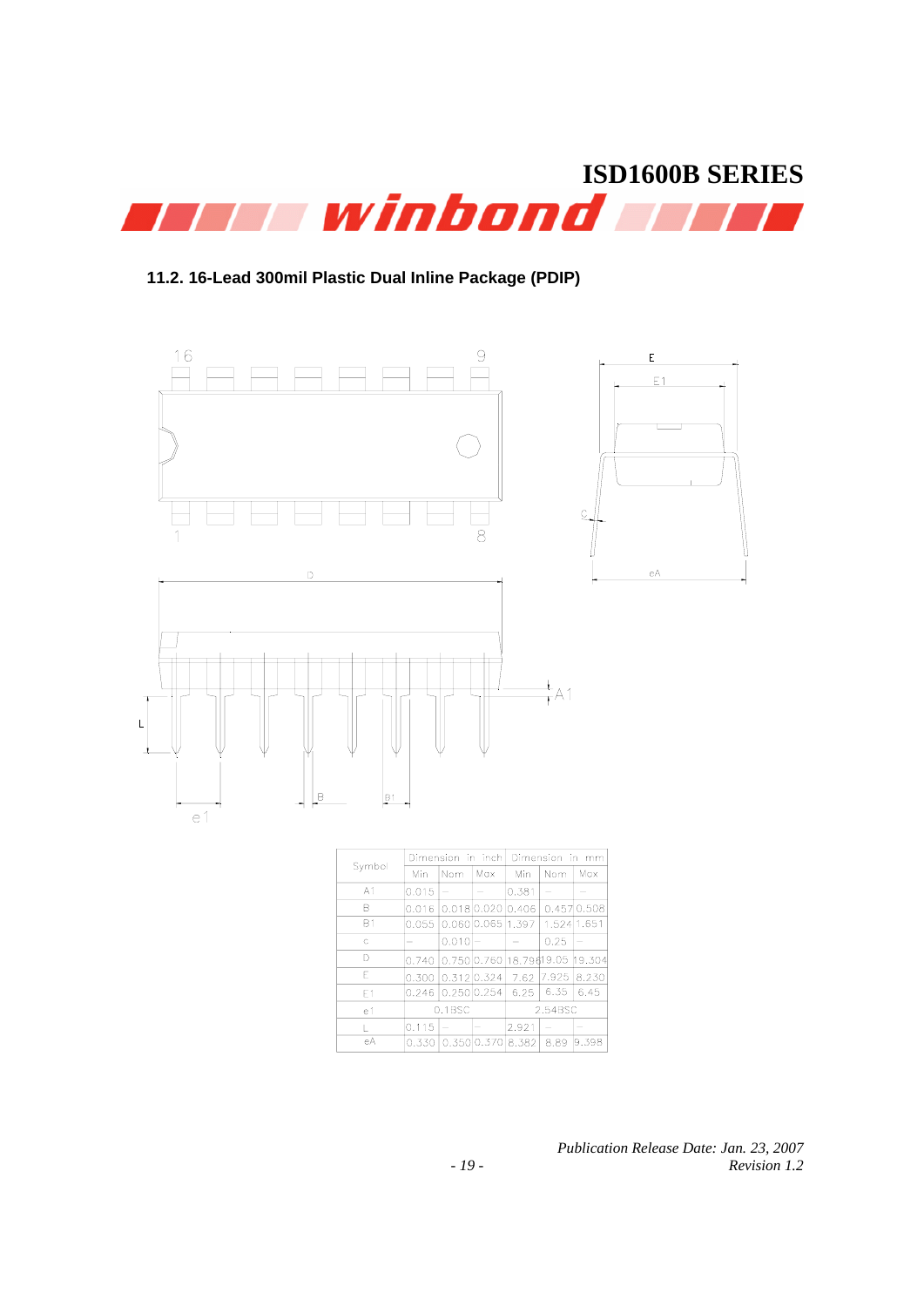

### **11.3. Die Physical Layout**

### **ISD1610B / 1612B / 1616B / 1620B**



Notes:

- 1. The backside of die is internally connected to V<sub>SSA</sub>. It **MUST NOT** be connected to any other potential or damage may occur.
- 2. For package,  $V_{\text{CCA}}$  and  $V_{\text{CCP}}$  pads are bonded together to one pin.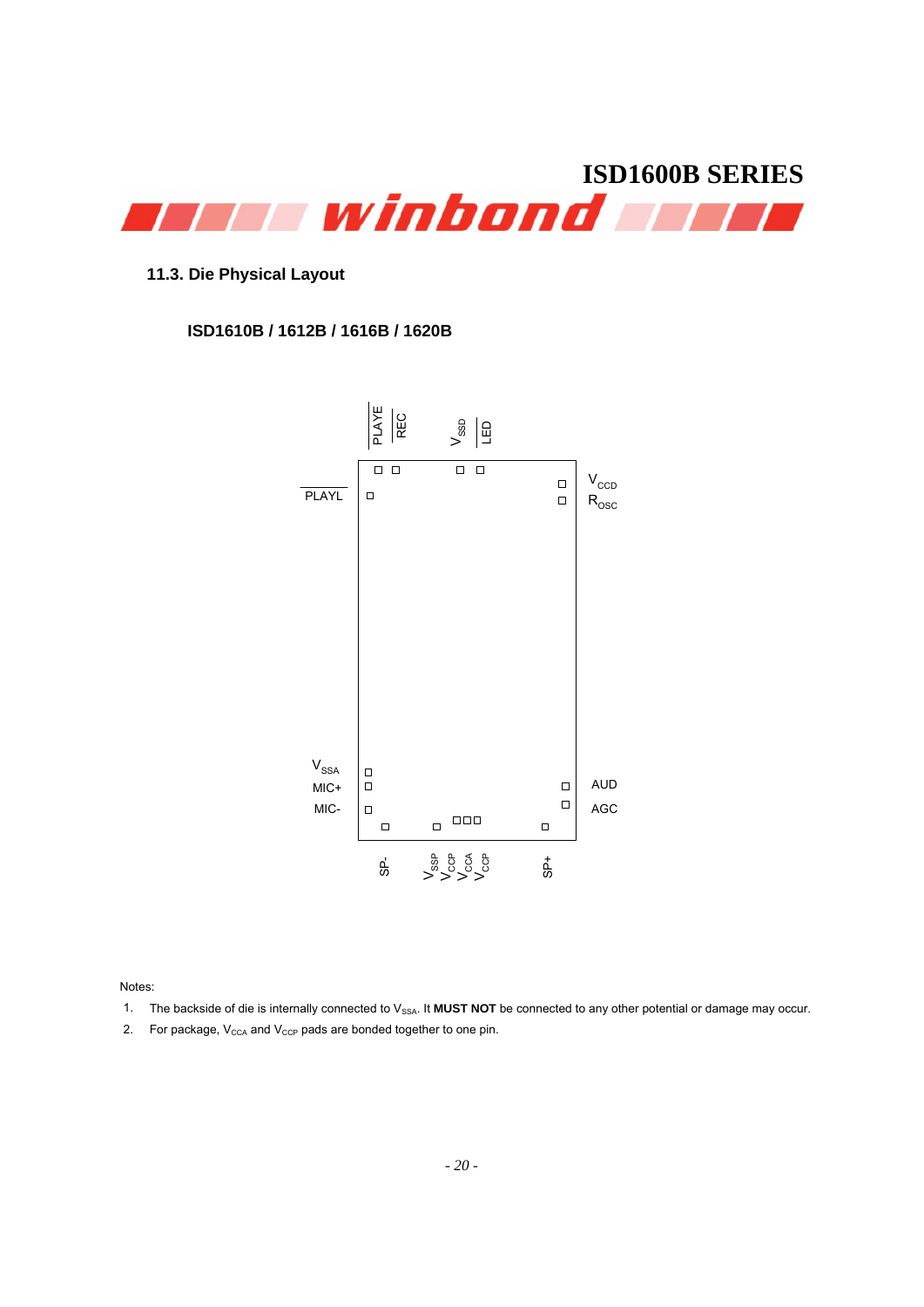

### **12. ORDERING INFORMATION**

**Product Number Descriptor Key** 



When ordering, please refer to the following valid part numbers that are supported in volume for this product series. Contact the local Winbond Sales Representative or Distributor for availability information.

**For the latest product information, access Winbond's worldwide website at http://www.winbond-usa.com**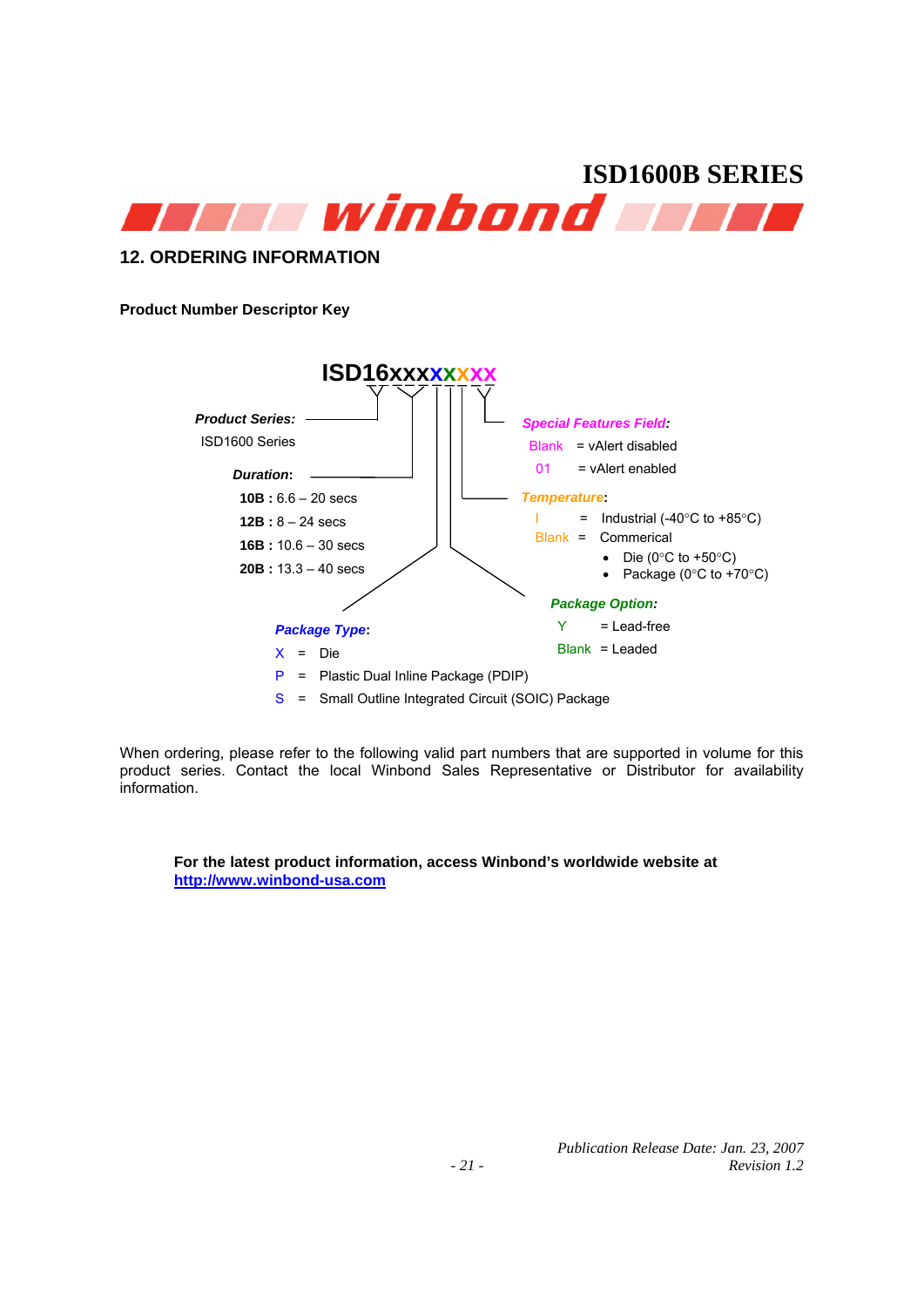### **13. VERSION HISTORY**

| <b>VERSION</b> | <b>DATE</b> | <b>DESCRIPTION</b>                                                                                                                       |
|----------------|-------------|------------------------------------------------------------------------------------------------------------------------------------------|
| A1             | Apr 2005    | Initial version                                                                                                                          |
|                | Jan 2006    | Change to Preliminary<br>Update Ordering info with Pb-free option                                                                        |
| 1.1            | Apr 2006    | Update application diagram                                                                                                               |
| 12             | Jan 2007    | Update Rosc resistor value<br>Revise automatic power down mode<br>Update standby current parameter<br>Revise die physical layout section |